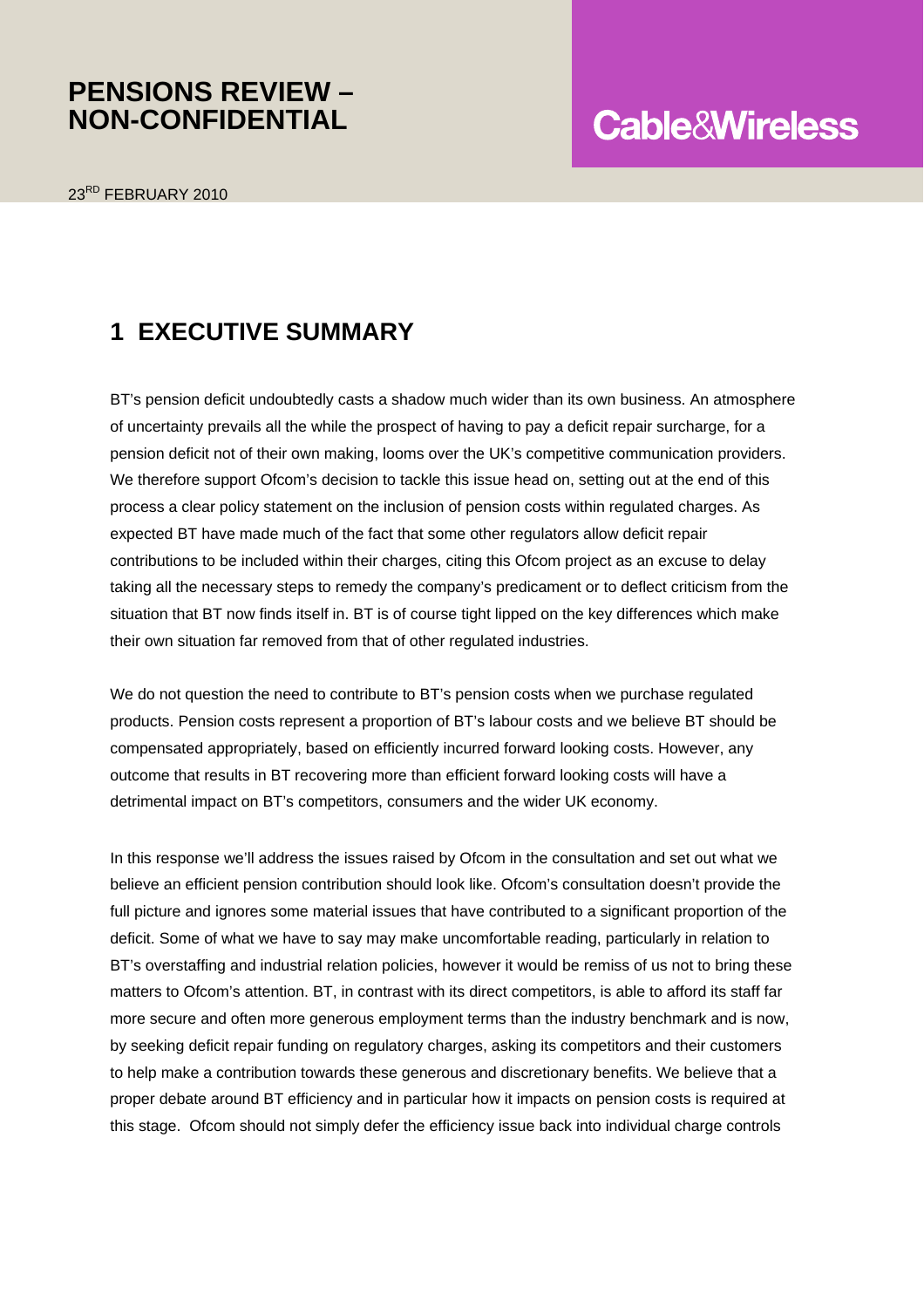where it will be dealt with in isolation and after the point where the key policy principles on pension funding have already been established.

Ofcom has no duty to finance BT's operation, either morally or by legal statute, particularly when any funding will come directly from BT's competitors and support labour practices that date from an age before competition and liberalisation.

It is not for Cable&Wireless, or indeed Ofcom, to dictate BT's industrial relations policies, but equally it is BT's shareholders, not its competitors who should pay for any discretionary spending which flows from those policies. Ofcom has a duty to UK consumers and businesses and the burden of deficit repair should not fall on them, but rather it should be addressed by BT's new management team and paid for by BT's shareholders who have accrued the benefits of BT's inadequate cash contributions over the many years since privatisation.

If a deficit repair surcharge was permitted this would result in a transfer of wealth from customers to shareholders of a profitable company. It is clear from all the research conducted into this issue that it is BT's responsibility to make good its previous shortcomings and adequately fund its pension liabilities. Ofcom's objective must be to replicate the outcome that would have been achieved in a competitive market, where companies that have defined-benefit schemes have to compete with rivals that don't and are therefore unable to charge extra for deficit repair.

It is now time to decouple the detail of BT's pension scheme from the contribution that BT's customers make to it through purchasing regulated services. Instead Ofcom needs to take efficient benchmarked labour costs, including pension entitlement, and make a judgement on what charges should be allowed. The starting point for the proportion of pension cost included within this calculation should be those reported within BT's statutory accounts. The amount allocated to pensions within BT's regulated cost stack would therefore be completely independent of what was actually offered by BT to its staff, but instead be based on efficient benchmarked costs. BT would then be free to determine its own pension benefit structure against a known contribution from regulated charges, thus ensuring that shareholders have responsibility for any discretionary spending above this amount.

There is no justification for Ofcom to adopt a different basis for calculating ongoing pension costs. BT's statutory accounts perform this function and BT has a duty to accurately report its pension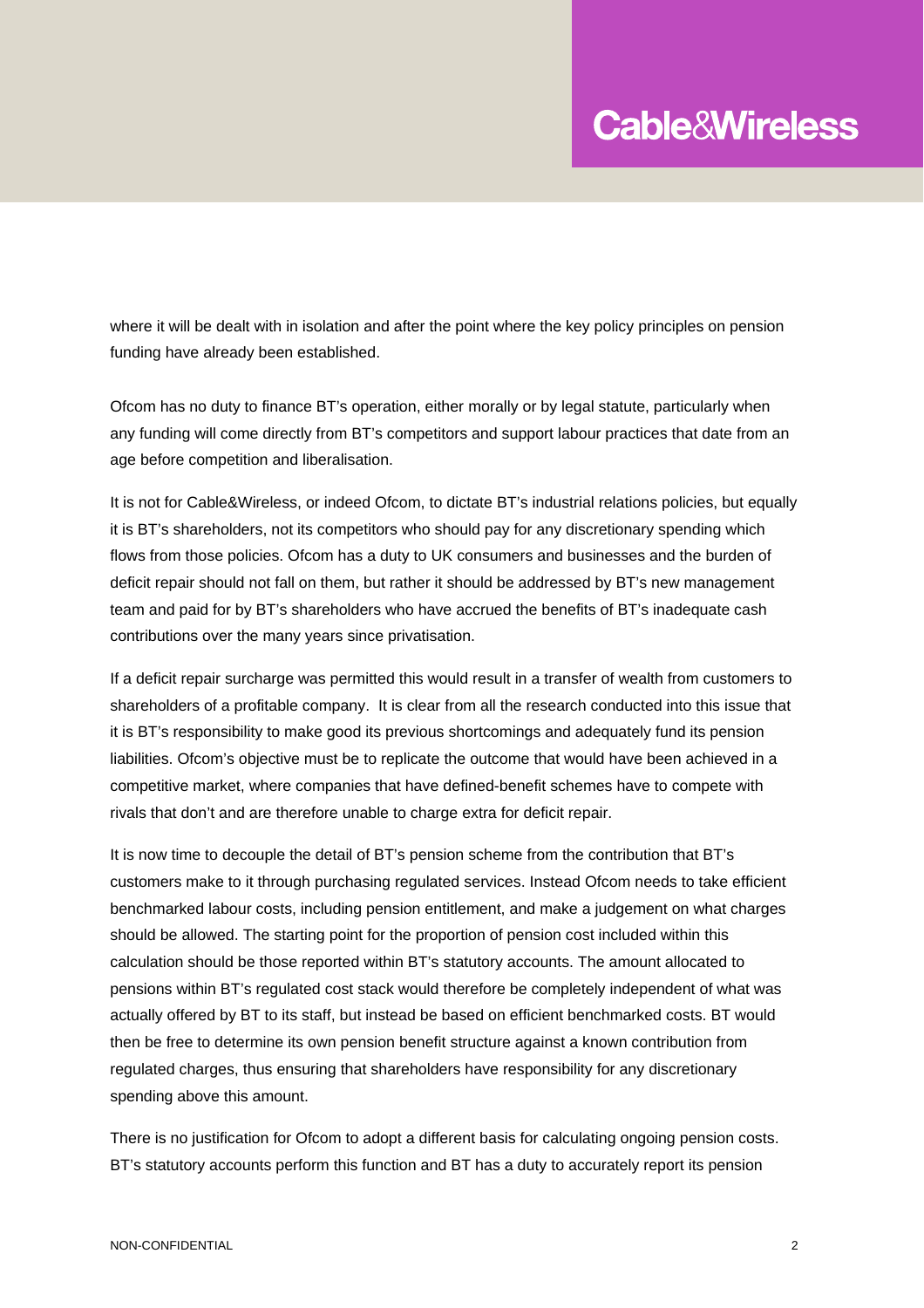costs and liabilities. Any effort by Ofcom to calculate a separate measure would harm transparency and leave Ofcom open to the accusation that is was over-stepping its remit. BT's cash contribution is entirely at BT's discretion and we don't believe it forms the most appropriate basis for regulated charges.

The issue of how much BT's pension liabilities influence its cost of capital is an important one. We believe that there is considerable academic support to justify a reduction in BT's cost of capital, however a debate rages on what the size of the reduction should be. We would encourage Ofcom to resolve this issue. It is important that Ofcom use the best information it has at its disposal to derive a best estimate of what BT's cost of capital adjustment should be. Given that BT's regulated cost of capital is higher than other regulated businesses and that a sizable element of BT's share price volatility can be attributed to the company's pension liabilities, and more particularly its reliance on equities, we believe there is growing evidence to support a substantial reduction in BT's regulated cost of capital. Persisting with the status quo on this issue is unjustifiable and could create a moral hazard, giving BT the incentive to invest in riskier assets safe in the knowledge that shareholders would benefit from any increase in returns and customers would pay more through a higher cost of capital.

In conjunction with Sky and TalkTalk we have commissioned a report by John Ralfe Consulting to accompany this response.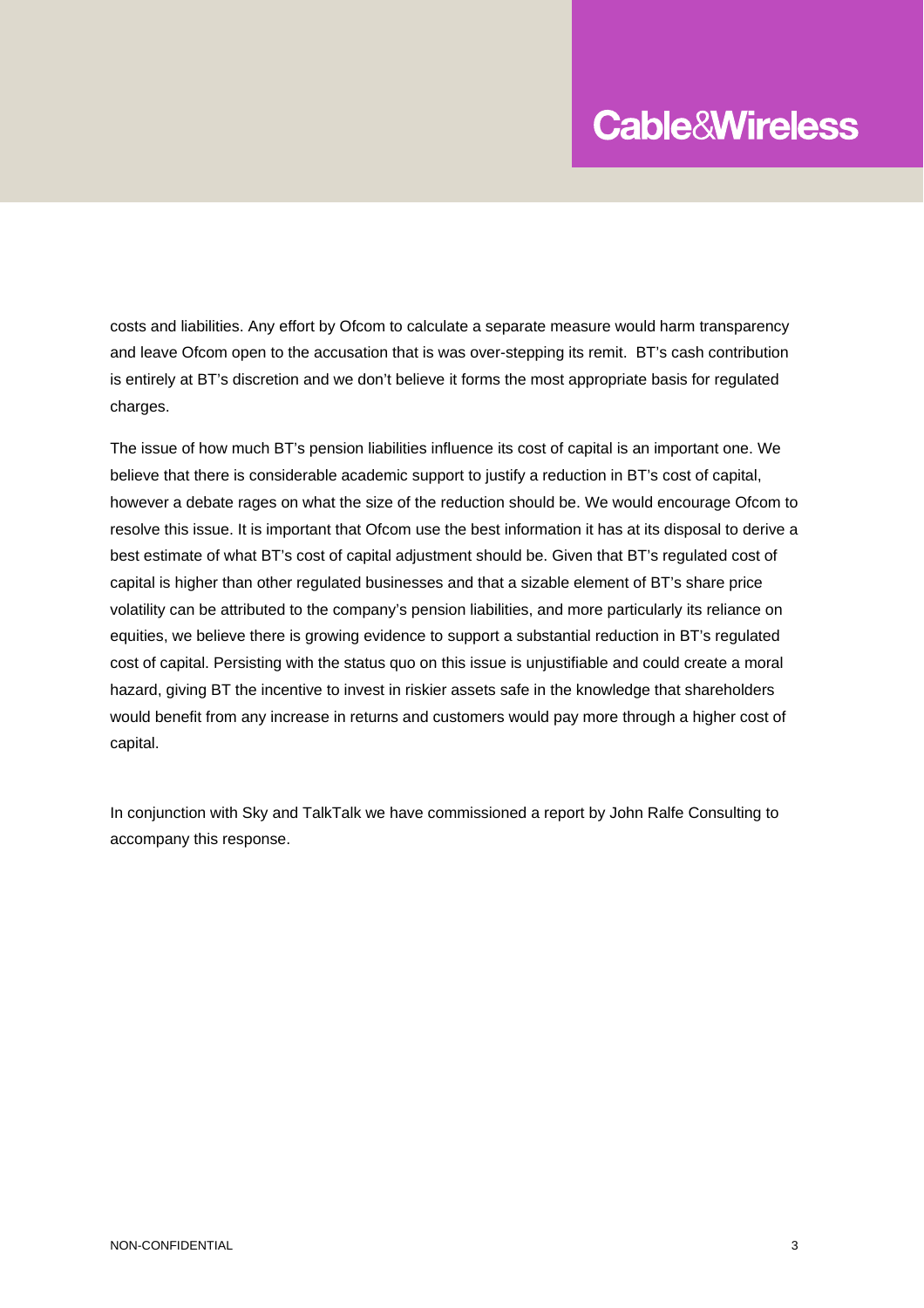## **Table of contents**

| 1              |      |  |
|----------------|------|--|
| 2              |      |  |
| 3              |      |  |
| $\overline{4}$ |      |  |
|                | 4.1  |  |
|                | 4.2  |  |
|                | 4.3  |  |
|                | 4.4  |  |
|                | 4.5  |  |
|                | 4.6  |  |
|                | 4.7  |  |
|                | 4.8  |  |
|                | 4.9  |  |
|                | 4.10 |  |
|                | 4.11 |  |
|                | 4.12 |  |
|                | 4.13 |  |
|                | 4.14 |  |
| 5              |      |  |
| 6              |      |  |
|                | 6.1  |  |
|                | 6.2  |  |
|                | 6.3  |  |
|                | 6.4  |  |
|                | 6.5  |  |
|                | 6.6  |  |
|                | 6.7  |  |
| $\overline{7}$ |      |  |
|                | 7.1  |  |
|                | 7.2  |  |
|                | 7.3  |  |
|                | 7.4  |  |
|                | 7.5  |  |
| 8              |      |  |
| 9              |      |  |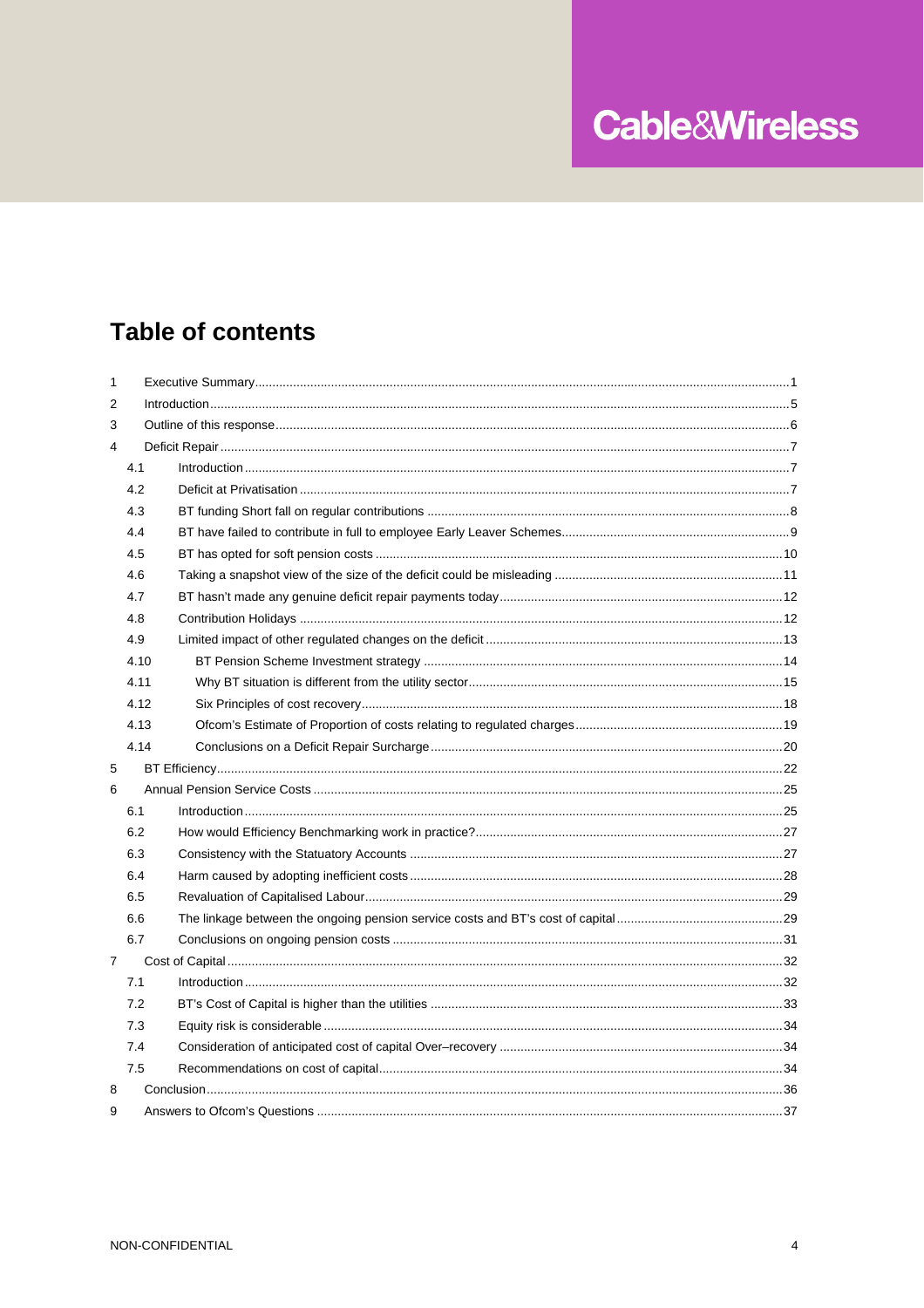### **2 INTRODUCTION**

Cable&Wireless is one of the world's leading international communications companies. It operates through two standalone business units – Worldwide and CWI. On the  $26<sup>th</sup>$  of March 2010 C&W Worldwide will demerge from C&W plc, beginning an exciting new chapter in the company's history.

C&W Worldwide provides enterprise and carrier solutions to the largest users of telecom services across the UK and the globe. With experience of delivering connectivity to 153 countries – and an intention to be the first customer-defined communications service business – the focus is on delivering customers a service experience that is second to none. More information on Cable&Wireless Worldwide and the demerger can be found at: www.cwworldwide.com

Today Cable&Wireless has the necessary scale to meet the needs of UK enterprise customers and we are a strategic provider of voice services to both the UK public and private sectors, offering a range of innovative and market leading voice products. Our customers include most of the UK's top companies and public sector organisations, each of whom has placed its trust in Cable&Wireless to deliver an array of business critical services. Wherever possible we try and service our customers using our own infrastructure, however in many cases we remain reliant on regulated products from BT to ensure that our customers have the connectivity that they need to do business.

This consultation is of fundamental importance to our business, our customers, consumers and the wider economy. For competition to flourish we need access to a range of efficiently priced regulated products on reasonable terms. The prospect of BT's regulated charges being surcharged with deficit repair costs, or bearing more than an efficient benchmarked contribution towards BT's pension costs is a cause for grave concern to Cable&Wireless and our customers.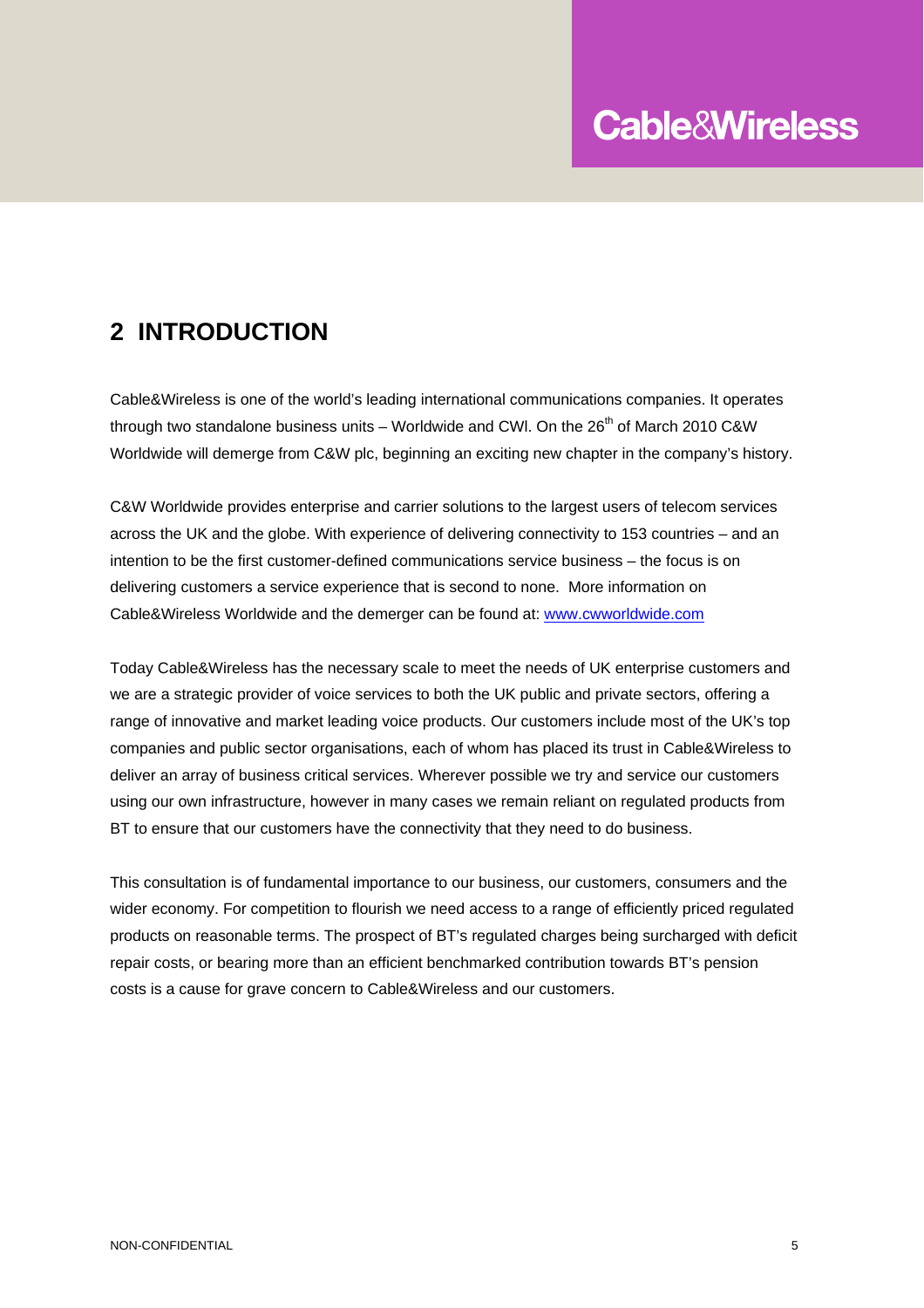## **3 OUTLINE OF THIS RESPONSE**

This response contains the following sections:

- In **section 4** we examine the issue of deficit repair, looking in detail at the history of the BT Pension Scheme and the reasons behind its current deficit, considering BT's conduct towards the scheme and the accounting and investment decisions it has taken. We also examine the regulatory principles that we believe Ofcom should uphold, contrasting Ofcom's duties with that of other regulators, setting out what we believe is the most economically efficient outcome.
- In **section 5** we deal with the issue of efficiency, setting out why we believe it is such an important issue in the context of this consultation and why, for the good of the industry and consumers, charging for inefficient practices shouldn't been permitted through regulated charges.
- In **section 6** we look at the principles that should be applied when deriving ongoing pension service costs. We set out a fair and transparent approach to the issue, one that ensures that BT is able to recover a fair contribution towards its pension costs, promoting efficiency and ensuring that consumers are not left overpaying through inefficiently incurred regulatory charges.
- In **section 7** we provide an overview of the complicated issue of cost of capital, setting out why we believe some kind of adjustment should be made to remove the risks associated with BT's pension scheme. We set out what further work we believe Ofcom has to do before making any conclusions and setting out why we believe sticking with the status quo isn't an option.
- Finally in **section 8** we set out our conclusion for this first consultation phase.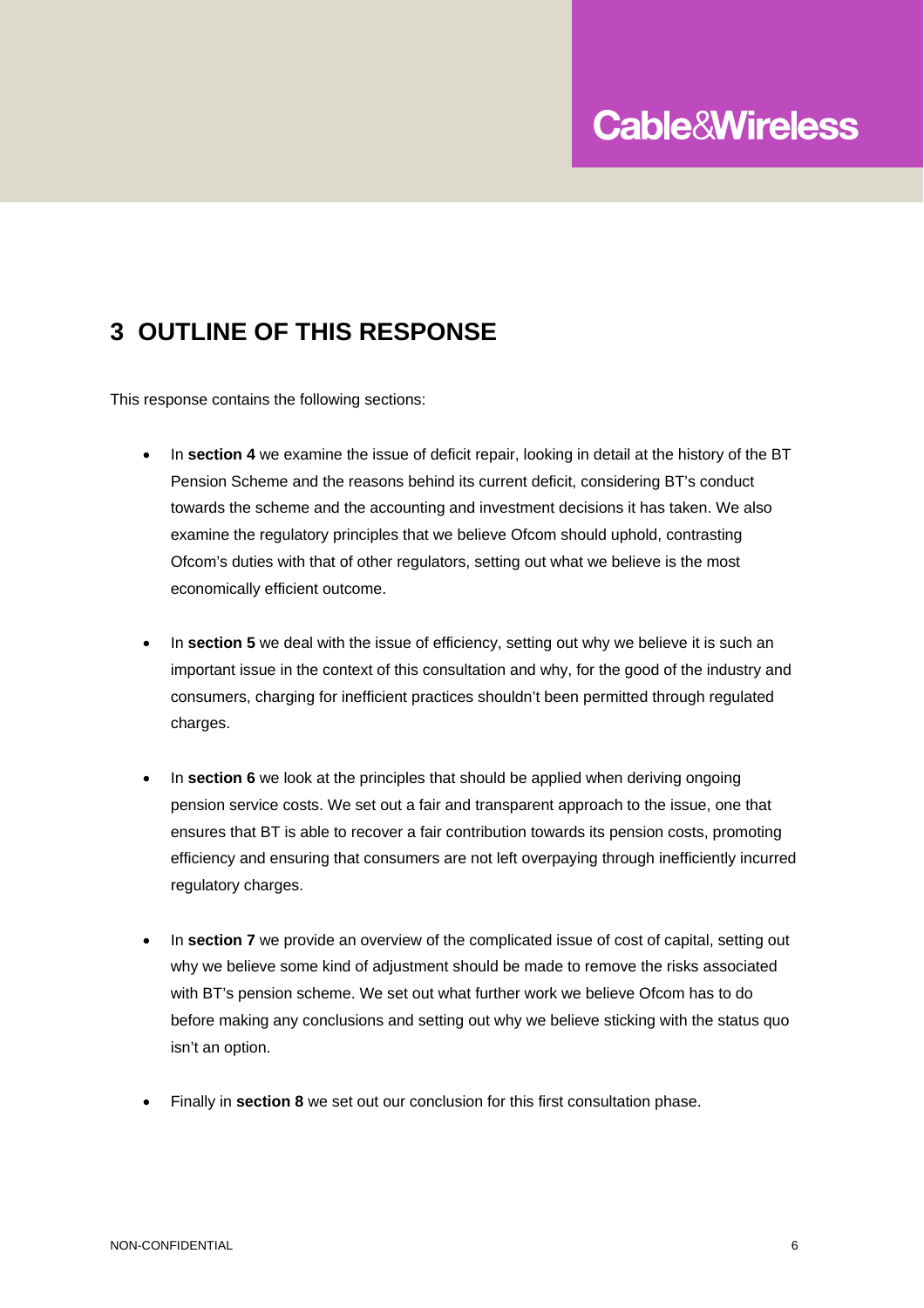## **4 DEFICIT REPAIR**

#### **4.1 INTRODUCTION**

Cable&Wireless is strongly opposed to the introduction of a deficit repair surcharge, believing it both unjust and inappropriate. The more research that is carried out into BT's conduct towards its pension scheme since 1984, the more overwhelming the evidence to support the view that BT has been the sole architect of the entire deficit. BT's efforts in trying to persuade Ofcom that its deficit is in some way an act of God is not supported by the facts.

In our view, BT has taken a series of decision that have flattered its financial performance over the years, rewarding shareholders with higher dividends at the expense of adequately funding its pension scheme. This is despite the fact that BT's customers, who purchase regulated products have throughout this period, paid their fair share towards BT pension costs. It would be wrong from a legal and a moral perspective for Ofcom to take a decision that would allow BT to surcharge the customers of the future for the past decisions of BT's management.

In the remainder of this section we look at how BT's deficit has arisen and step through the various arguments surrounding a deficit repair surcharge.

#### **4.2 DEFICIT AT PRIVATISATION**

Based on the 1983 Actuarial Valuation BT had a pension deficit of £626M<sup>1</sup>. This is a relevant fact as BT's shareholders knowingly acquired shares in the company when the scheme was in deficit and as a result paid less for those shares than would have been the case had the scheme been fully funded. If BT had taken the decision to repair that deficit in 1984, investing in an equal mixture of long dated gilts and index linked gilts, this would have a present value of £4.5BN by September  $2009^2$ .

 $\overline{a}$ 

<sup>&</sup>lt;sup>1</sup> See John Ralfe Report section 3.1

<sup>&</sup>lt;sup>2</sup> See John Ralfe Report section 3.7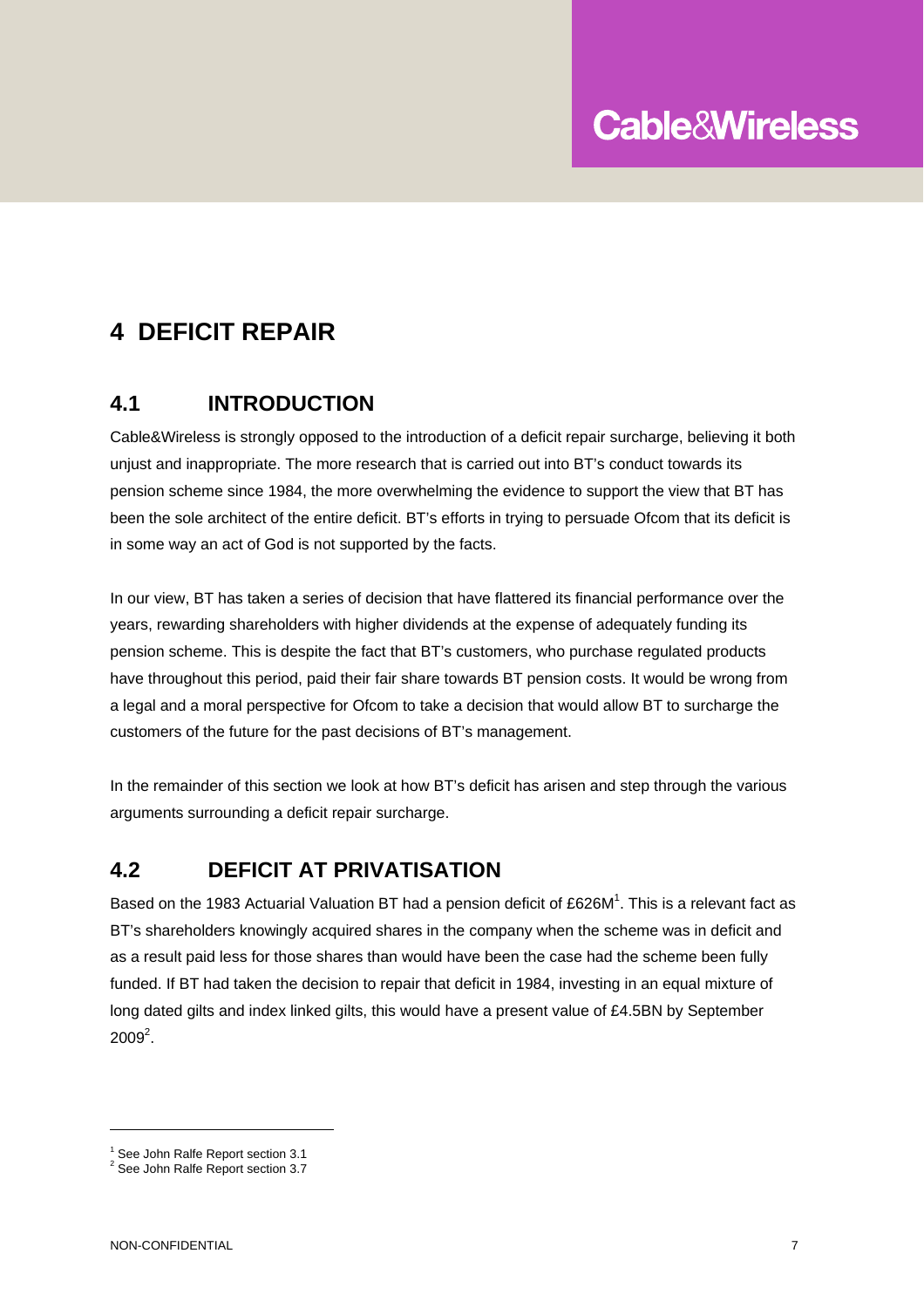It has been argued that the fact that BT's scheme was in deficit at the time of privatisation is not a relevant factor because it was subsequently in surplus during the early 1990s. We do not believe such an argument holds water. Firstly, serious doubts have emerged over the claims that the BT scheme was ever in fact in genuine surplus (see section 4.8). The cash contributions made by BT demonstrate that the deficit has never been fully paid off. In taking pension holidays BT never took a strategic view of the scheme's long term funding, apparently failing to recognise that valuations are by their nature cyclical and will inevitably have peaks and troughs. Secondly, the deficit at privatisation was the sole responsibility of BT's shareholders and was built into the share price at all times.

The contribution to BT's pension scheme from its customers who purchase regulated products has always been a known quantity. Likewise the extent of new pension promises made each year since privatisation has always been entirely within BT's control, as has the decision on how to invest the fund in order to meet its liabilities.

BT's shareholders are responsible for meeting BT's pension liabilities and have delegated that responsibility to BT's management. It has always been clear both from the time of BT's initial public offering and up until now that BT's pension liabilities are the responsibility of its shareholders and there can be no clearer demonstration of this fact than the existence of the well-documented deficit at privatisation.

#### **4.3 BT FUNDING SHORT FALL ON REGULAR CONTRIBUTIONS**

The gulf between the accounting contributions and BT's actual standard cash contributions is ~£1BN<sup>3</sup>. BT's statutory accounts show that ~£6.1BN of accounting charges relating to its regular pension contributions were taken since 1990, however BT only contributed ~£5.1BN in regular cash contributions to the scheme over the same period. All the while customers purchasing regulated products have contributed to pension costs based on charges derived from the accounting charges, meaning that they have already contributed their share of the £1BN difference, which as a result of BT's own actions hasn't found its way into the pension fund. Based on a conservative one year

<sup>&</sup>lt;sup>3</sup> See John Ralfe Report section 4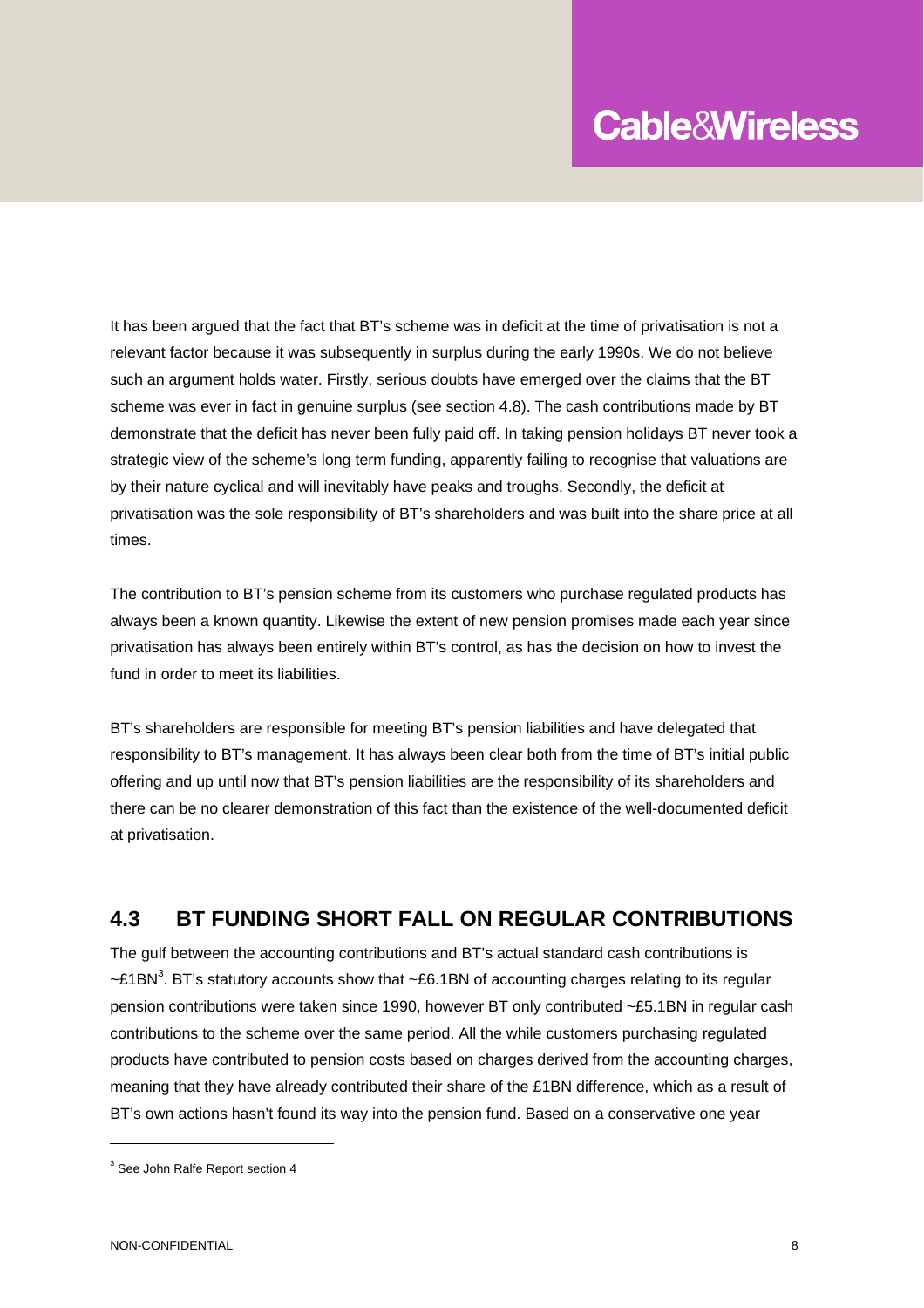LIBOR rate the discrepancy between the cash and accounting charges would equate to a present value of  $\sim$ £1.7BN<sup>4</sup>.

## **4.4 BT HAVE FAILED TO CONTRIBUTE IN FULL TO EMPLOYEE EARLY LEAVER SCHEMES**

BT has added significant strain to the pension fund by failing to contribute the correct amount to compensate for early leavers. Early leavers were offered generous discretionary pension top ups as part of their exit packages. The true cost of this early leaver augmentation was ~£3.2BN, yet BT only contributed ~£1.1BN towards the cost. The short fall of ~£2.1BN would have a present value of £4.4BN, based on a conservative one year LIBOR valuation<sup>5</sup>.

Oftel was very clear about the treatment of BT's early leaver costs. These are entirely discretionary and should not be included within the cost stack for regulated charges.

*The Director General has excluded redundancy costs (including capital costs of deferred redundancy) of £15.4 million out of a total of £51.8 million apportioned to conveyance (switching, transmission, and product management) in 1996/97. The amounts are those above the previously established contractual requirement paid to employees for redundancy and for pension provision (pension strain) under BT's annual schemes for voluntary redundancy. The Director General considers that BT adopted this policy not for the benefit of other operators but to avoid any risk of labour unrest and for the benefit of BT's Retail Systems Business. Accordingly, the Director General decided that these costs are not relevant to conveyance services.6*

BT was not obliged to offer such packages and should have taken full account of the pension impact of these packages at the time they occurred. BT could have adopted a range of approaches to reduce its labour force in an effort to become more efficient. Enhancing pension entitlement was therefore not essential, it was a choice BT made, apparently so that it could defer the true cost

<sup>&</sup>lt;sup>4</sup> See John Ralfe Report Section 4.4

<sup>5</sup> See John Ralfe Report Section 4.14

<sup>&</sup>lt;sup>6</sup> See Determination of final charges for BT's standard services for year ending

<sup>31</sup> March 1997: http://www.ofcom.org.uk/static/archive/oftel/publications/1995\_98/pricing/btcha498.htm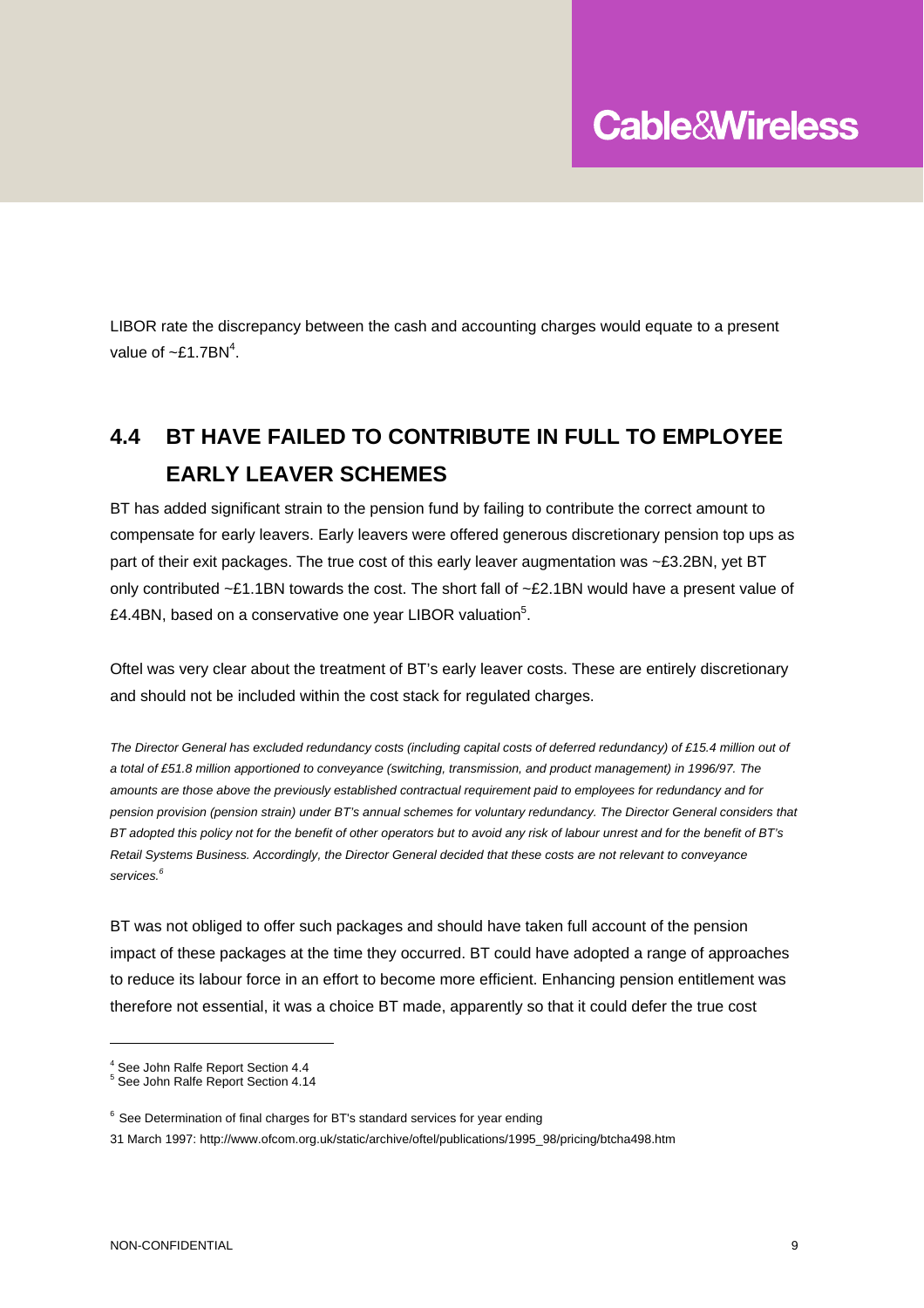impact until a later date. In a later section we will discuss in more detail BT's unresolved industrial relations issues which have had a material negative impact on both the company's overall efficiency and its pension deficit.

There is no justification for asking consumers of BT's regulated products to make up the difference in the future of BT's early leaver shortfall. If Ofcom were to do so, it would be contrary to its duties and provide BT with a clear incentive to under-fund early leaver packages safe in the knowledge that it can surcharge its competitors and ultimately consumers for benefits which accrue solely to its staff.

#### **4.5 BT HAS OPTED FOR SOFT PENSION COSTS**

BT has always been slow in recognising the true extent of its pensions liabilities. It waited until the last possible moment to comply with the necessary changes in accounting rules over the valuation of the schemes liabilities. BT could have adopted IAS19 as early as 2002, but chose to wait until 2005 before reporting pension liabilities on this basis. BT may have not been alone in its tardiness in adopting IAS19, but it underlines the desire within BT's management at the time to minimise the inevitable financial impact on the company to secure a short term profits boost, at the expense of a more prudent longer term outlook.

BT was also slow to make changes to its longevity assumptions, waiting until 2009 before increasing them by two years (and thus increasing its liabilities by £2.6BN in one go)<sup>7</sup>. Had BT followed standard practice and made this increase earlier or in stages (as was more common) it would not have had such a large impact on the size of the deficit as accounting charges would have been adjusted earlier to increase the contribution rate for the new pension promises. Likewise BT has only recently taken steps to cut future pension promise and increase the schemes retirement age.

In an unregulated environment a business choosing such a short term outlook would eventually have to own up to the inevitable and make good previous under-funding. BT is no different, with the exception that it is hoping that Ofcom will forgive its past short term outlook and discretionary underfunding and enable it to raise it regulated charges to include a deficit surcharge.

<sup>&</sup>lt;sup>7</sup> See John Ralfe Report Section 8.6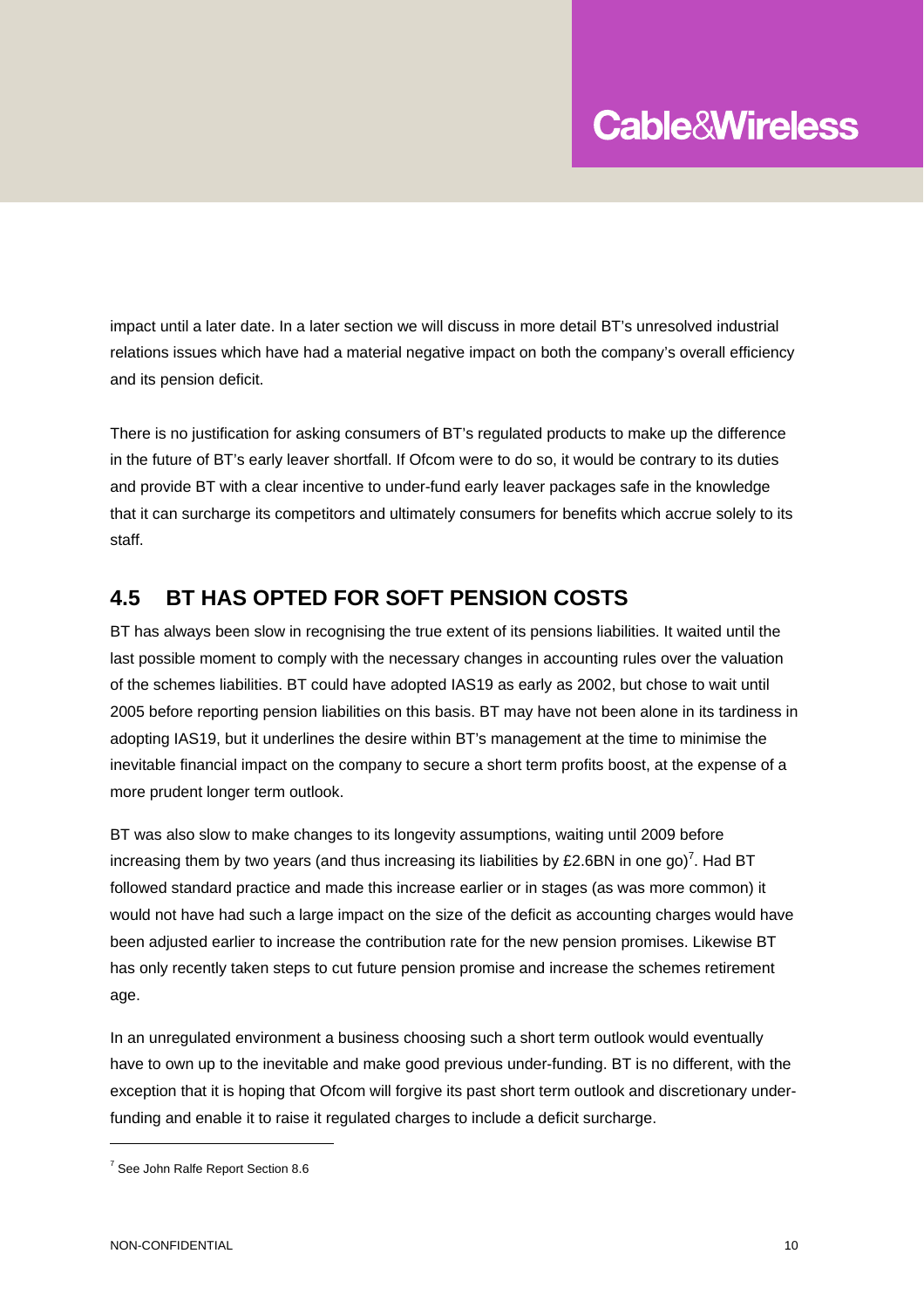The quest for short term profit appears to have influenced BT's attitude to the scheme, deferring issues until the last possible moment and resulted in the company missing out on a number of opportunities over a number of years to start tackling the issue of its pension deficit. While BT's actions also resulted in a lower pension contribution from regulatory charges, it had the ability to remedy this at any time and BT was fully aware of the consequences of not doing so. BT's actions were taken for its own purposes, not for the benefit of its customers or competitors.

## **4.6 TAKING A SNAPSHOT VIEW OF THE SIZE OF THE DEFICIT COULD BE MISLEADING**

Despite having a large deficit, Ofcom needs to consider the timing of the most recent valuation, with BT's over reliance on equities having a bearing in the most recent valuation. BT's last pension valuation was carried out in December 2008, less than two months after the FTSE hit its lowest point in five years, before falling yet further<sup>8</sup>. BT's Pension Trustees have acknowledged this stating that '*The valuation was performed at a time of particularly difficult conditions in the global financial*  markets<sup>8</sup>. BT itself believes that had the scheme been valued using a median estimate approach, then the deficit would have been  $c.f.3bn^{10}$ .

BT's buy out valuation figures should be viewed with considerable scepticism, since in the case of a scheme as large as BT's, it is nearly impossible to derive an accurate buy-out price (with the largest UK Pension buy-out to date being  $-E1BN$ ). It is not even clear if the market could actually absorb a scheme as large as BT's, therefore the figures used in deriving this number are purely theoretical and should be viewed with extreme caution.

Ofcom must take a longer term view than that offered by the most recent pessimistic and unfortunately timed valuation, recognising that even although the deficit is still large it remains within

 $\degree$  On the 16<sup>th</sup> October 2008 FTSE closed at 3861, dropping further to 3625 by the 2<sup>nd</sup> March 2009

Rod Kent, Chairman of BTPS Trustee: http://www.btplc.com/news/articles/showarticle.cfm?articleid=%7bceeaf183-1fbc-43f6-951f-0646ab9d40ff%7d<br><sup>10</sup> The "median estimate" approach reflects how investments might on average be expected to perform over time and the

expected impact of the pensions review changes implemented on 1 April 2009. This implies the funding valuation includes a margin for prudence of c.£6bn or 15% of the scheme liabilities. The valuation assumes future improvements in life expectancy have increased by about two years compared with the 2005 valuation. (follow the URL above for BT press release quote).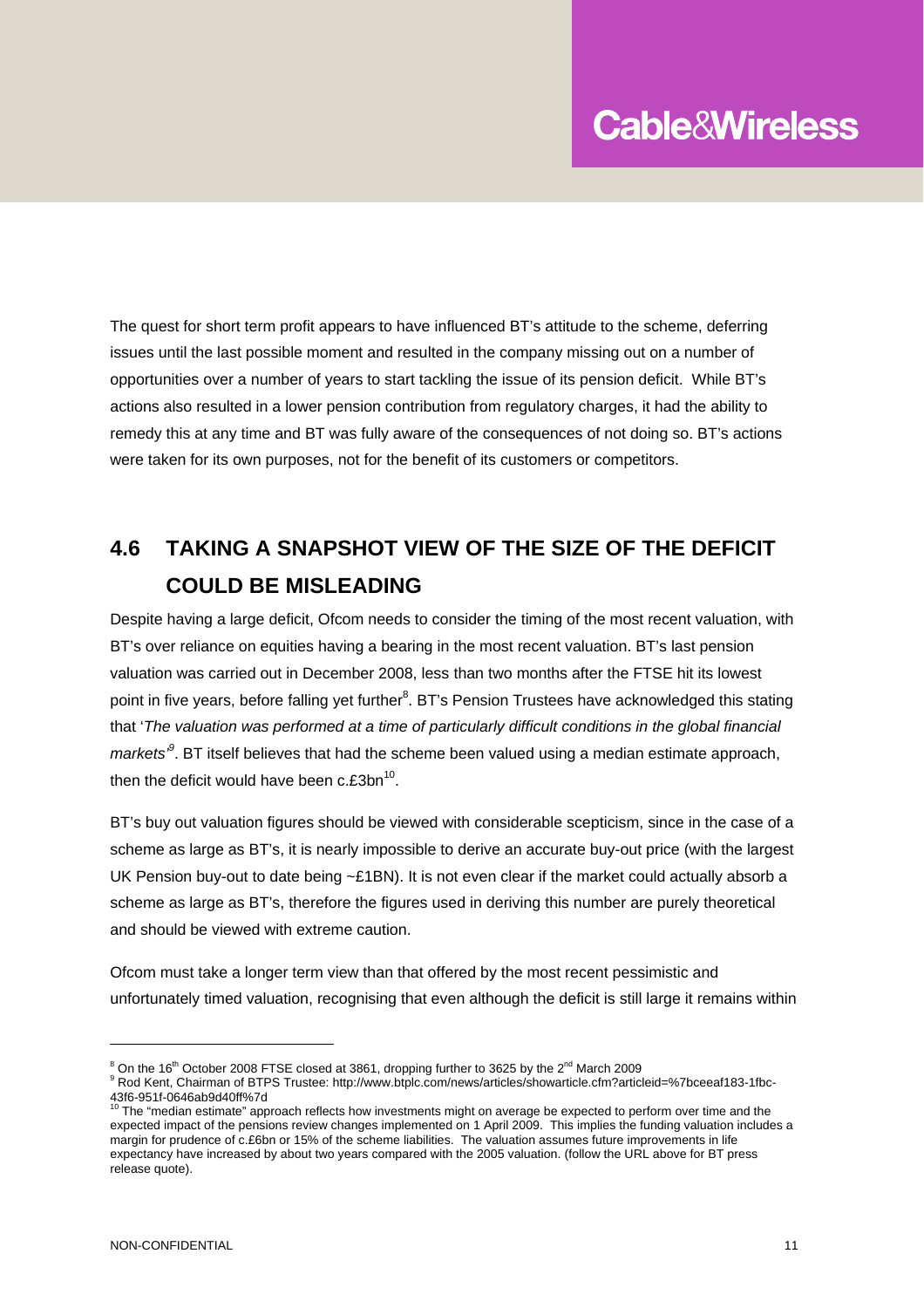BT's control and the most recent agreement with the trustees means that it can be financed from BT's future profits. With rising stock markets, BT may well have opportunities in the future to secure the long term funding of the scheme.

## **4.7 BT HASN'T MADE ANY GENUINE DEFICIT REPAIR PAYMENTS TODAY**

BT's regular contribution shortfalls (amounting to a present value of £1.7BN) and its failure to properly fund early leavers (amounting to a present value short fall of £4.4BN) result in it owing the scheme £6.1BN. However the much trumpeted deficit repair payments to date only amount to a £3.3BN cash contribution, with a present value of £5BN, netting off to reveal that far from having made deficit repair payments, BT has still deprived its Pension Scheme of standard funding even when 'deficit repair' payments are taken into account.<sup>11</sup>

Any contributions towards repairing the deficit may be labelled by BT as deficit repair contributions, but until BT make up the short fall in standard funding, they are no more than standard catch up payments owed by BT shareholders. For BT to make true deficit repair contribution it would have to first close the gap on standard funding.

#### **4.8 CONTRIBUTION HOLIDAYS**

Ofcom's consultation highlights that BT took a number of pension contribution holidays in the early 1990s, yet regulated charges remained unaffected, with pension costs continuing to form part of the cost stack. It is important to recognise that all the while BT was failing to make any contribution to its pension scheme it was continuing to make new pension promises to its staff.

BT have argued that due to tax changes it was entirely rational for them to take such holidays as they would have been adversely penalised had the scheme been in surplus. It remains unclear at this stage if the scheme was actually in surplus under Inland Revenue rules in force at the time. There are a range of measures to value the funding of a scheme and we believe BT chose the most optimistic view in an effort to justify taking a pension holiday. We would ask Ofcom to obtain and

<sup>&</sup>lt;sup>11</sup> See John Ralph Report section 5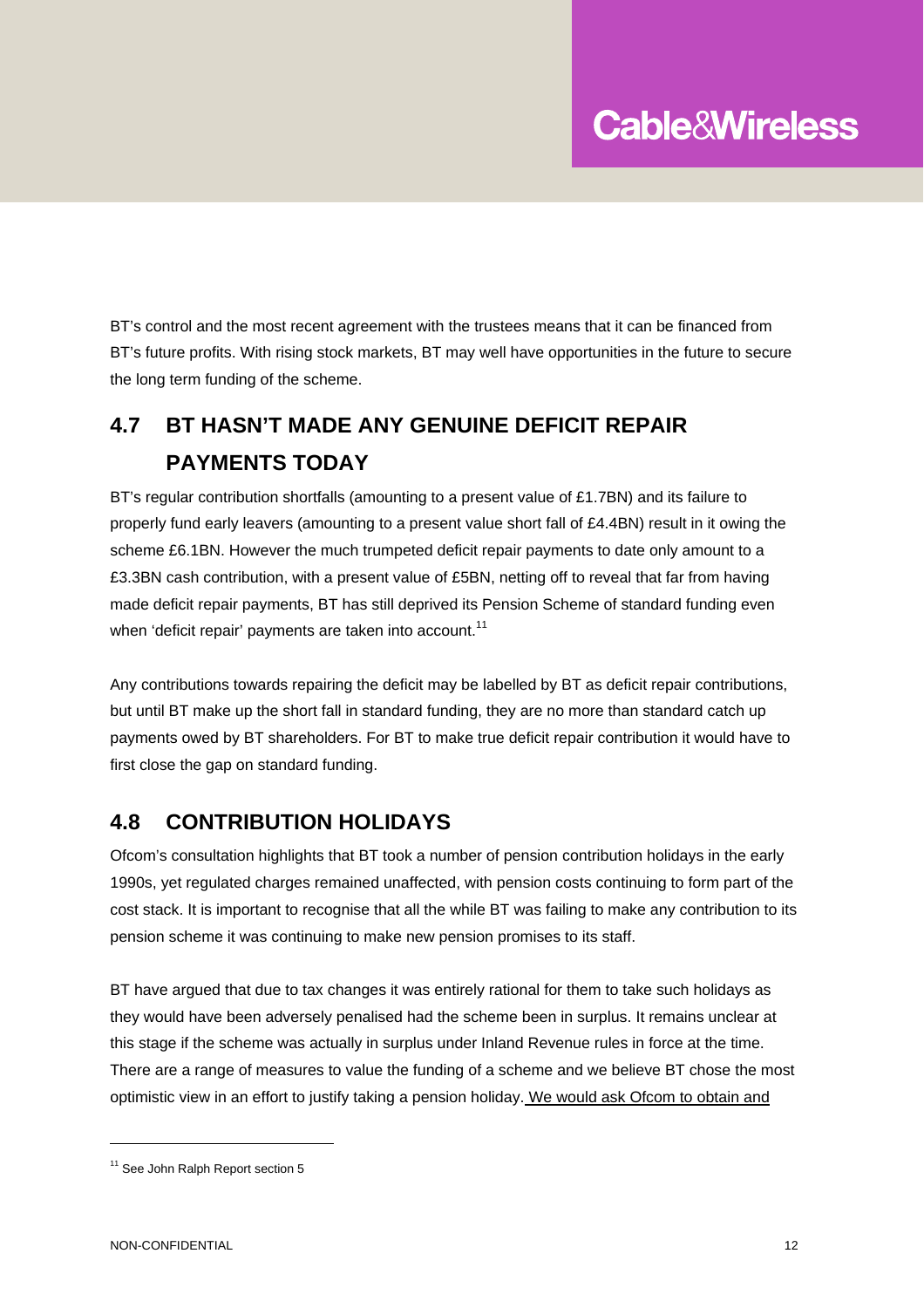publish the necessary documentation from BT to demonstrate if the scheme was ever actually in surplus under the prevailing Inland Revenue rules.

Based on the evidence available we believe that the tax changes had little impact on BT and do not provide any justification for taking pension holidays. The motivating factor can only have been to increase its cash reserves in the short term at the expense of longer term financial security for its pension scheme members.

As a matter of principle, as BT chose not to share the financial benefit of their pension holidays with purchasers of regulated services, instead choosing to reward shareholders with 100% of the benefit, it would then naturally fall upon shareholders to make good any deficit in future years.

## **4.9 LIMITED IMPACT OF OTHER REGULATED CHANGES ON THE DEFICIT**

Ofcom's consultation describes a number of tax and regulatory changes since 1985 in an effort to try and explain some of BT's current pension deficit. The John Ralfe report concludes that much of the description in the consultation is incomplete and overstates the specific impact of these changes on  $BT^{12}$ 

Specifically:

- The impact of the removal of the Dividend Tax Credit was minimal and more than offset by changes in corporation tax.
- changes to Indexation rules governing pension increases made no difference to the BTPS as the scheme rules already allowed for such increases.

<sup>&</sup>lt;sup>12</sup> See John Ralfe Report section 9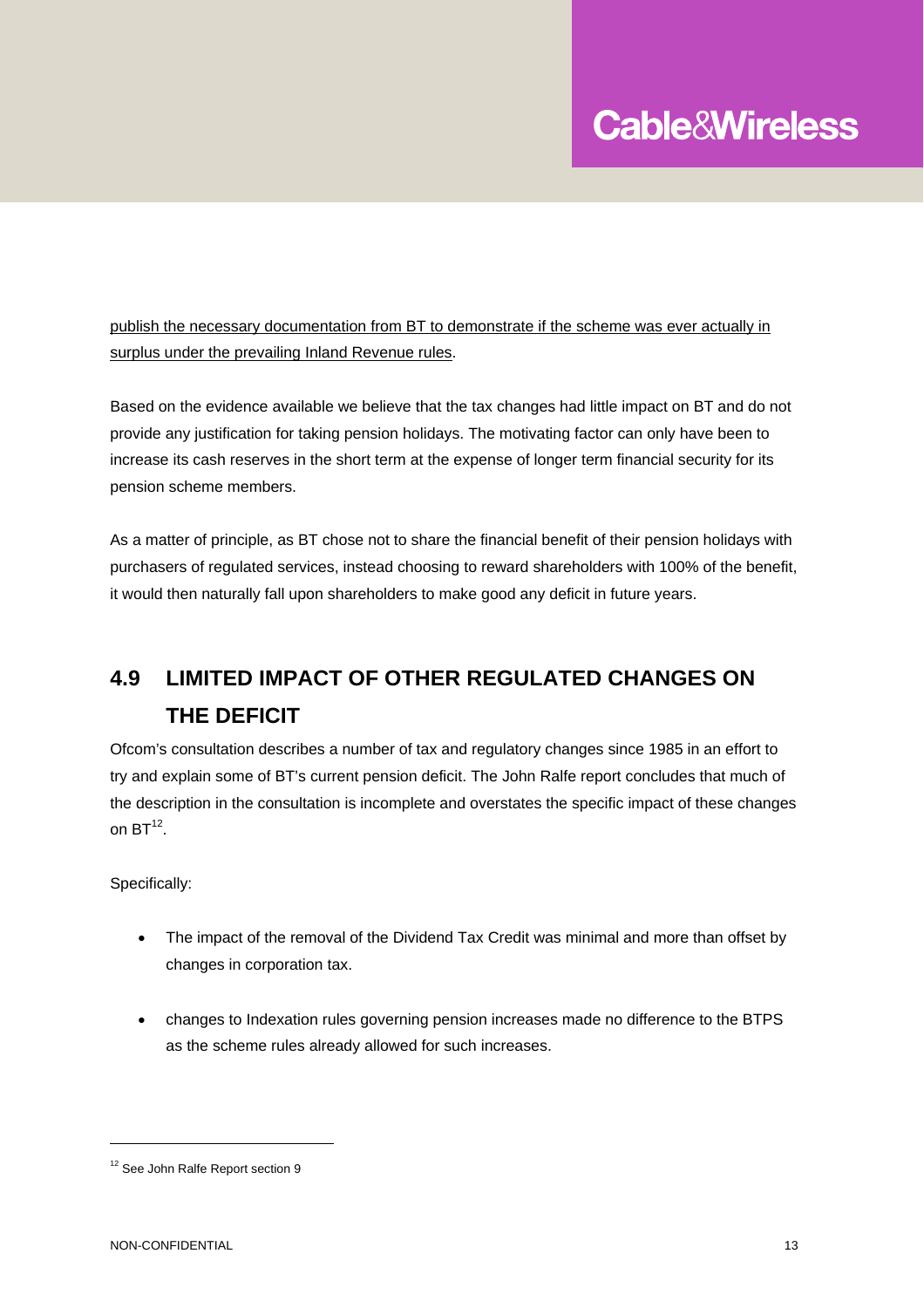• Other changes, such has rules governing arrangements for winding up pension schemes had a minimal impact on BT.

#### **4.10 BT PENSION SCHEME INVESTMENT STRATEGY**

Ofcom's consultation doesn't look into BT's pension investment strategy and seems content to conclude that BT performed in line with appropriate benchmarks. We would dispute this finding and believe that BT's risky investment strategy is a relevant consideration for the consultation and BT should be held to account for the decisions it has taken in failing to secure the investment returns for its pensioners, deferred pensioners and current employees.

We do not propose to repeat the detail set out in the John Ralfe report; however we would draw Ofcom's attention to the fact that BT over the years has made increasingly risky investment decisions. BT increased the proportion of equities held as the age profile of the scheme increased and liabilities moved closer, whereas conventional wisdom would have the pension assets secured to guarantee a return, rather than a strategy which placed so much at the mercy of the equity markets. Had this massive gamble paid off and BT's scheme was in surplus, then it is inconceivable that this consultation would ever have been conducted and BT's pension contributions from regulated products would remain unchanged and BT's shareholders would be receiving 100% of the benefit from the scheme surplus through reduced cash contributions.

The BTPS currently has a 55% Equity weighting, not the 35% quoted in the consultation<sup>13</sup>. Given the profile of the scheme's members this is an extraordinary risky proportion. The unusual multifunctioning role of BT's chosen pension investment vehicle Hermes is something that could have exacerbated this problem. BTPS's nominated "Investment Advisor" is not an independent firm, but Hermes, which manages BTPS's assets. There is an apparent conflict of interest between Hermes' role as Fund Manager and its role as Investment Advisor that has potentially encouraged it towards equities.

The benchmarking conducted by Ofcom looks purely at assets and not at the liability profile. With so many current pensioners and members approaching retirement age we believe that Ofcom hasn't

<sup>&</sup>lt;sup>13</sup> See John Ralfe Report section 7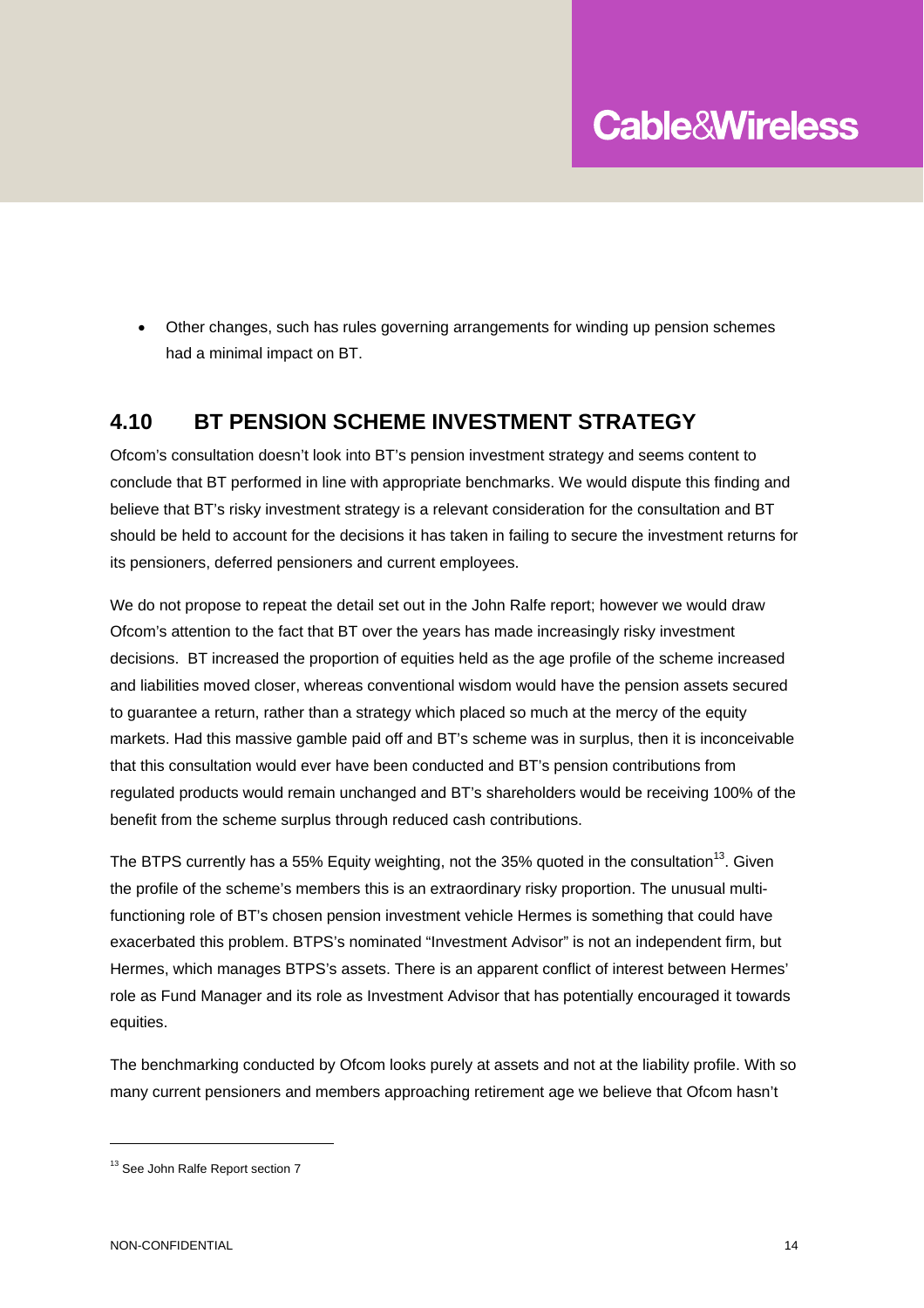carried out the appropriate level of benchmarking, with scheme liabilities a key factor missing from Ofcom's examination of the issue.

While it is true that the investment strategy of the BTPS is placed in the hands of the Board of Trustees, the company itself has considerable influence over the investment strategy through company appointed trustees. Unusually amongst FTSE100 companies, BT has a long standing Board Pensions Committee, including the Finance Director and a non-executive Director and more recently the BT Group Chairman. BTPS's Statement of Investment Principles needs to be agreed with the company, thus BT sanctioned the strategy to hold more equities, explicitly recognising that such a strategy may require higher company contributions in the future.<sup>14</sup>

### **4.11 WHY BT SITUATION IS DIFFERENT FROM THE UTILITY SECTOR**

BT has made much of the fact that other regulators have permitted a degree of deficit recovery within forward looking charges. At first glance BT appears to have some convincing arguments and has even managed to persuade some city analysts and the members of the financial press that they have a case. Indeed, from BT Group's recent market briefings it appears that they have successfully set the expectation that Ofcom are planning to rescue BT from their pension deficit woes.

Scratch the surface and the reality is quite different.

As Ofcom are at pains to point out, it has no duty to finance and with good reason. Water distribution & waste water collection alongside energy networks have a very different regulatory framework, with far less of an emphasis on infrastructure competition. There is little allowance of competitive market entry within the infrastructure space and in common with other developed economies, the UK is content to have retail competition in the provision of energy confined to one principal supply grid for each area in the country. Likewise in the Water industry we are content to have one supply network for fresh and waste water collection combined with regulatory intervention to mimic the workings of a competitive market. The water industry in the UK is now trying to foster

<sup>&</sup>lt;sup>14</sup> See John Ralfe Report: Section 7.9 & 7.10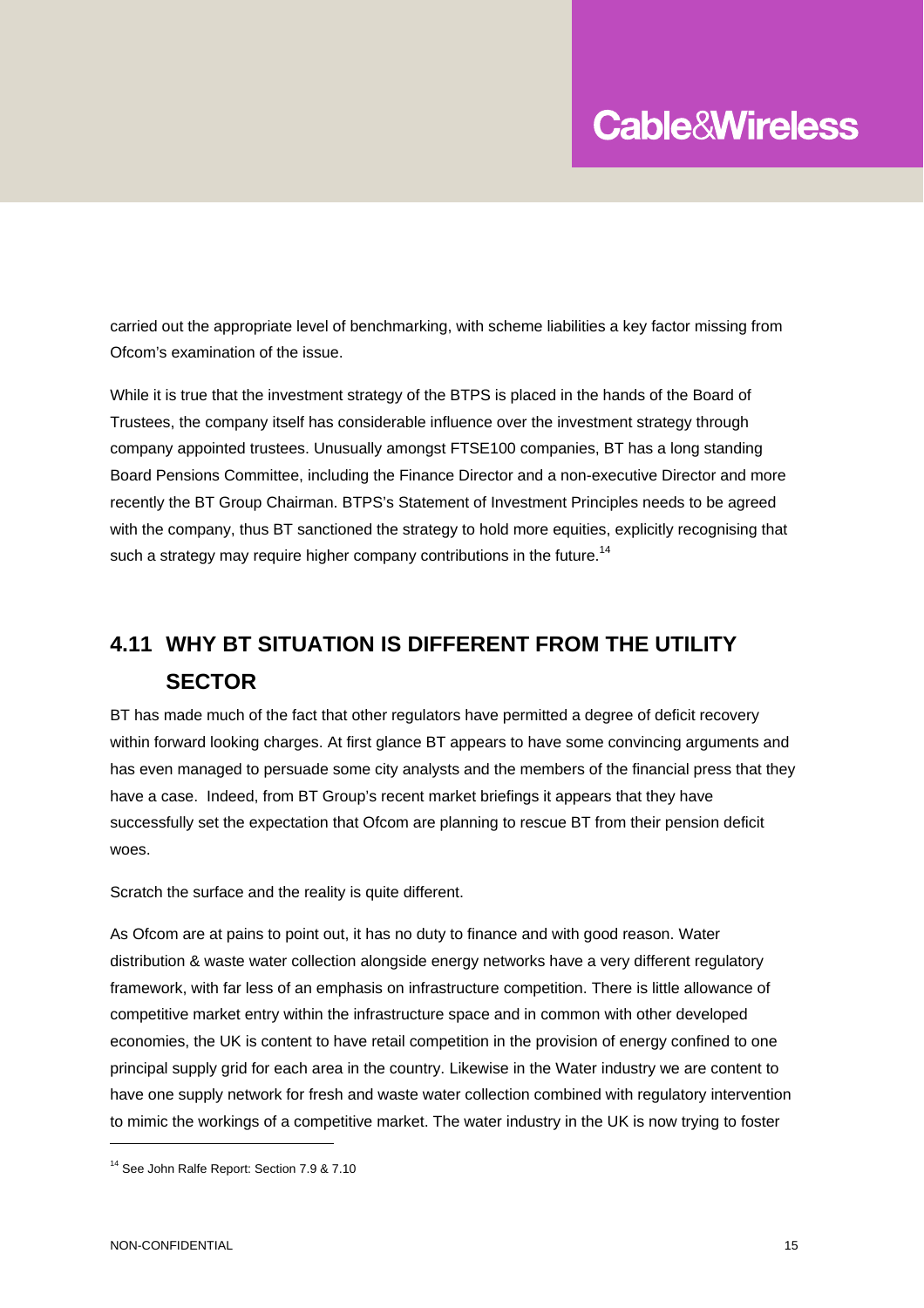competition at the retail level and although this remains in its infancy, the reliance on a common infrastructure is not going to be challenged due to the massive costs of duplicating a supply network.

Other regulators don't have to consider competitive entry at the infrastructure level so they rightly need to ensure that the common network that all retail suppliers rely on is adequately financed. In contrast, telecommunications infrastructure in the UK does not just reside with BT. Although hugely important and rightly regulated because of its significant market power, in many markets BT is just one of many infrastructure networks. Cable Networks, Business providers & mobile networks all contribute to the mix of competitive infrastructure based alternatives that are available to UK consumers.

BT may argue that we are trying to have our cake and eat it, arguing for tighter regulation on the one hand, and yet highlighting the amount of competing infrastructure on the other. The fact remains that many bottlenecks are still present and Ofcom's market review process determines where those bottlenecks exist with regulation determining the appropriate remedy in place of the outcome that would have resulted from the existence of a competitive market. This is demonstrated by the range of remedies that Ofcom uses when it makes an SMP finding, ranging from the light, for example in the case of Single Transit, where Price Publication & No undue discrimination are the principal remedies, to the more onerous like in the case of MPF rental or call termination, where cost orientation and price controls apply.

Infrastructure providers remain hopeful of making further advances and loosening BT's stronghold in certain markets in the future, continuing the trend of deregulation. Via the Digital Britain initiative, it is clear that the Government envisages grants from the Next Generation Fund will be open to allcomers, not solely directed in BT's direction.

BT will no doubt claim that Openreach is akin to energy and water infrastructure suppliers and should not therefore be treated any differently. It is true that Openreach is the BT business unit which most closely resembles the uncontested supply networks in energy and water, but unlike energy and water it faces continued competition from Cable, Mobile and Business providers (such as C&W and COLT) who have their own local infrastructure. Yes, Openreach's network is many times larger than its competitors, but competition does exist and it is growing as technology evolves. The market review process will correct the competitive distortions resulting from BT's market power, adjusting remedies to take account of any competitive effects.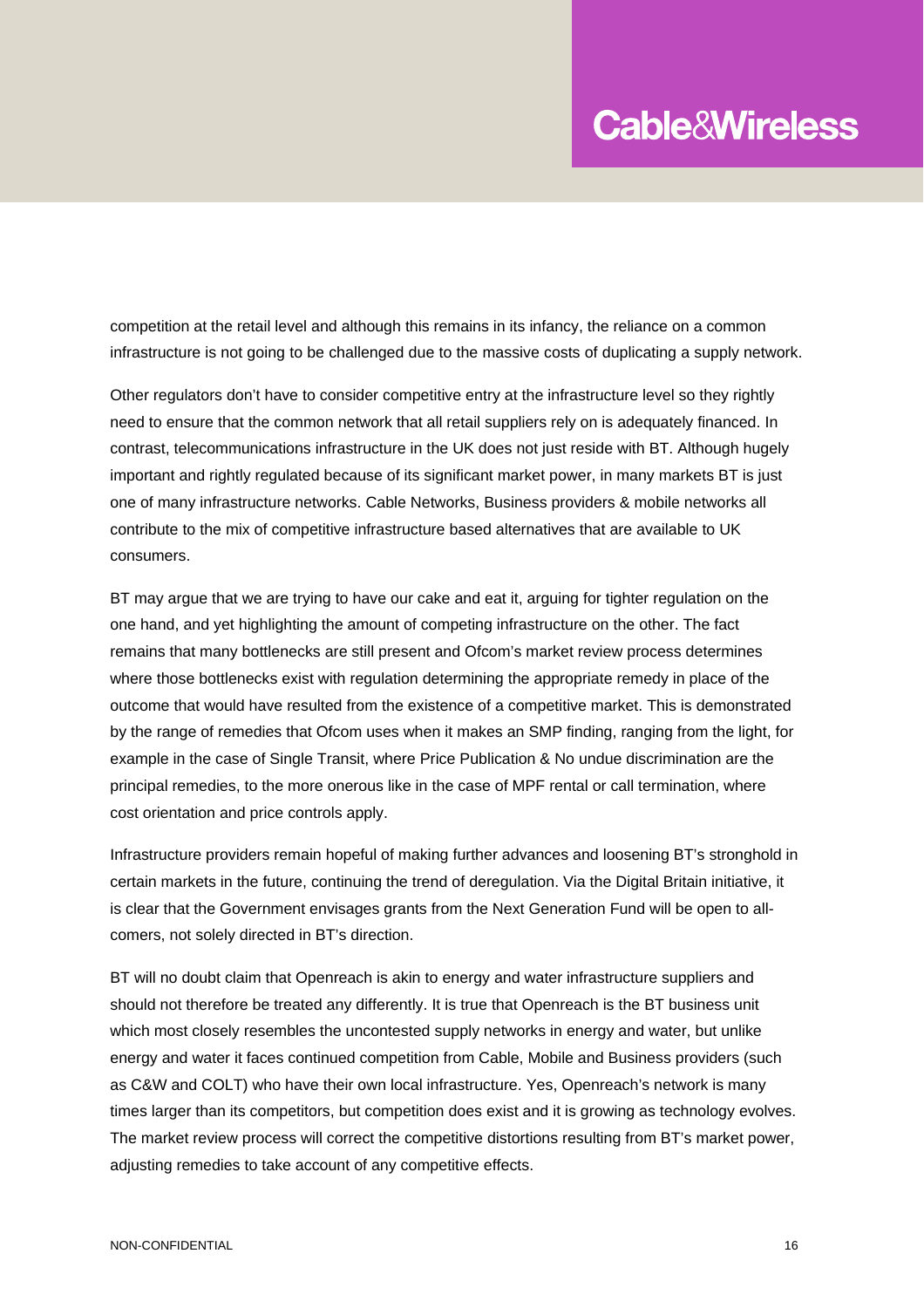Openreach's cost of capital is higher than that allowed in energy and water industries (please see the supporting table in section 7.2). Even allowing for a reduction to remove the influence that BT's pension scheme liabilities has on the cost of capital, it is likely to remain more generous than the utility sector in recognition of the impact of long term infrastructure competition.

Even if Ofcom did have a duty to finance, it would not be focused solely on BT. It would be a duty to finance the industry as whole, not just one market participant. Indeed we would contend that the duty would be to stimulate efficient infrastructure entry, which would take no account of past pension liabilities.

BT is and will continue to be subject to further infrastructure competition in the future. Any deficit surcharge will distort the incentives for efficient market entry and ultimately lead to consumers paying more.

Ofcom has to ensure that the regulatory remedies it imposes in the United Kingdom are compatible with the evolving European Community framework. The EU framework is placing more and more emphasis on the importance of basing charges on efficient forward looking cost<sup>15</sup>. Any move to incorporate a deficit repair surcharge is incompatible with this community aim.

Given the explicit nature of other regulators' duties to finance, the lack of any such obligation on Ofcom and the need for Ofcom to set regulatory remedies consistent with the Community Framework, we believe it would be difficult for Ofcom to impose a deficit surcharge unless it was justified on the basis of being an efficiently incurred forward looking cost, which we firmly believe is not the case. Should it be relevant, we would be interested to hear Ofcom's assessment of the legal issues relating to Ofcom's differing viries in this area.

 $\overline{a}$ 

<sup>&</sup>lt;sup>15</sup> See Commission Recommendation on the Regulatory Treatment of Fixed and Mobile Termination Rates in the EU (May 7th 2009) http://eur-lex.europa.eu/LexUriServ/LexUriServ.do?uri=OJ:L:2009:124:0067:0074:EN:PDF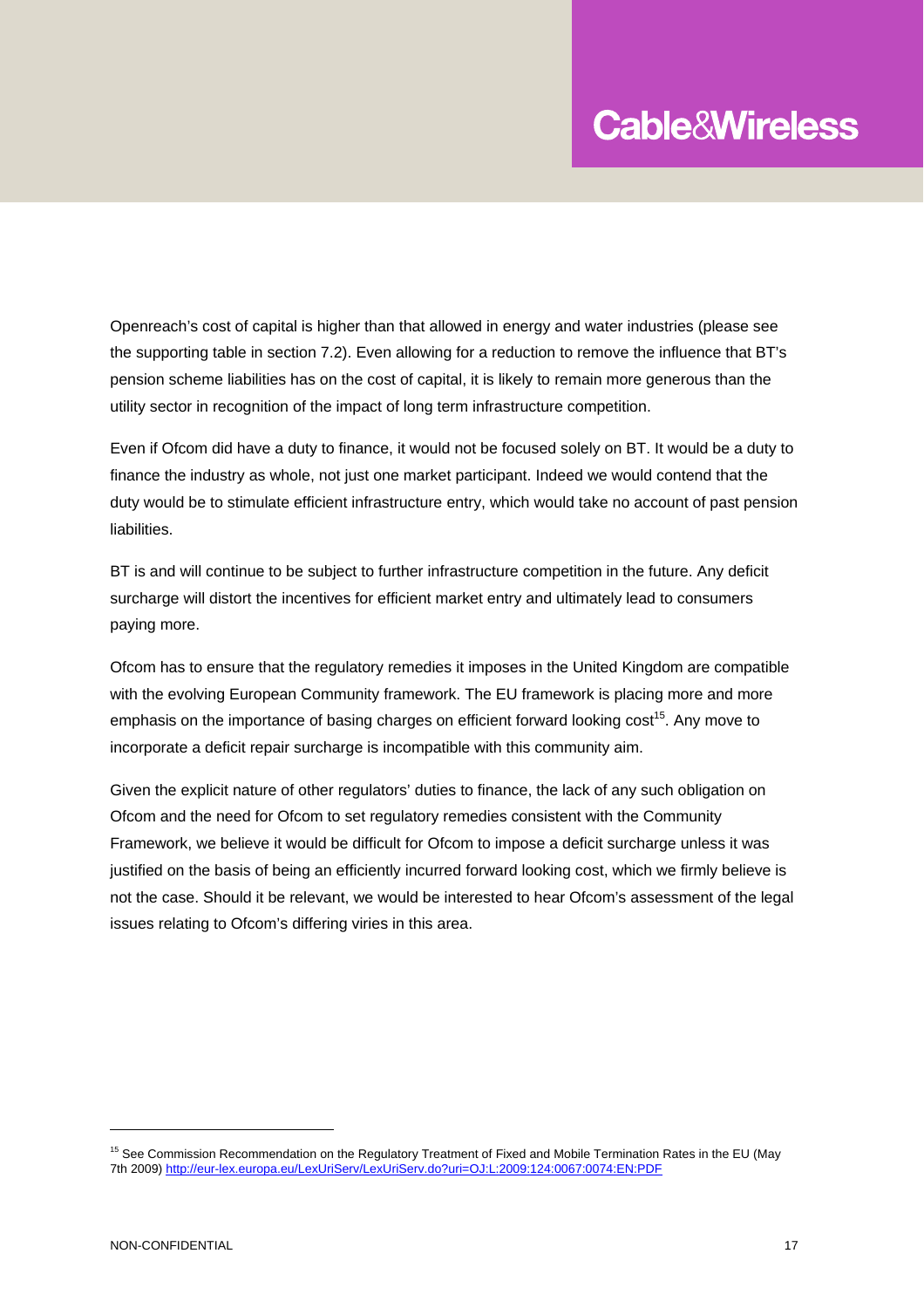#### **4.12 SIX PRINCIPLES OF COST RECOVERY**

We support Ofcom's use of its six principles of cost recovery as the framework for assessing if a deficit repair surcharge is justified. Below we step through each of the principles giving our thoughts on what factors Ofcom should consider for each:

- **Cost Causation:** While purchasers of regulatory products might drive a proportion of BT's labour cost, they have no influence over what pension benefits are offered to staff. Likewise they have no influence over the funding or investment decisions BT takes in connection with its pension scheme assets. BT can place strain on its scheme through early leaver augmentation or make changes to its accounting practices and these are all factors outside the control of its customers. BT does have to compete in a labour market for its staff, but it has discretion on how it chooses to reward and there is no evidence to suggest that BT has to offer such generous pension benefits to compete in the labour market. Likewise BT has sole responsibility for making cash contributions to the scheme from known and understood funding sources (eg. the contribution from regulated products, employee contributions etc). In conclusion there is strong evidence that BT's own actions are predominately responsible for driving its pension costs and any associated deficit.
- **Cost Minimisation:** The mechanism for cost recovery should ensure that there is a strong incentive to minimise cost. In terms of ongoing pension costs this can be achieved by ensuring that only efficiently incurred costs are recovered within regulated charges.
- **Effective Competition:** The mechanism for cost recovery should not undermine or weaken the pressure for effective competition. If long term competition is to be effective then sound investment decisions need to be taken by all companies in the market. The inclusion of deficit repair costs would not promote efficient market entry and therefore would not be in the interest of long term competition. Price regulation is designed to replicate the outcome of a competitive market. In a competitive market companies with defined benefit pension schemes compete against other companies who don't have such schemes, with the competitive market price being set with no reference to defined benefit pension costs. Competitive market entry and competition should be based on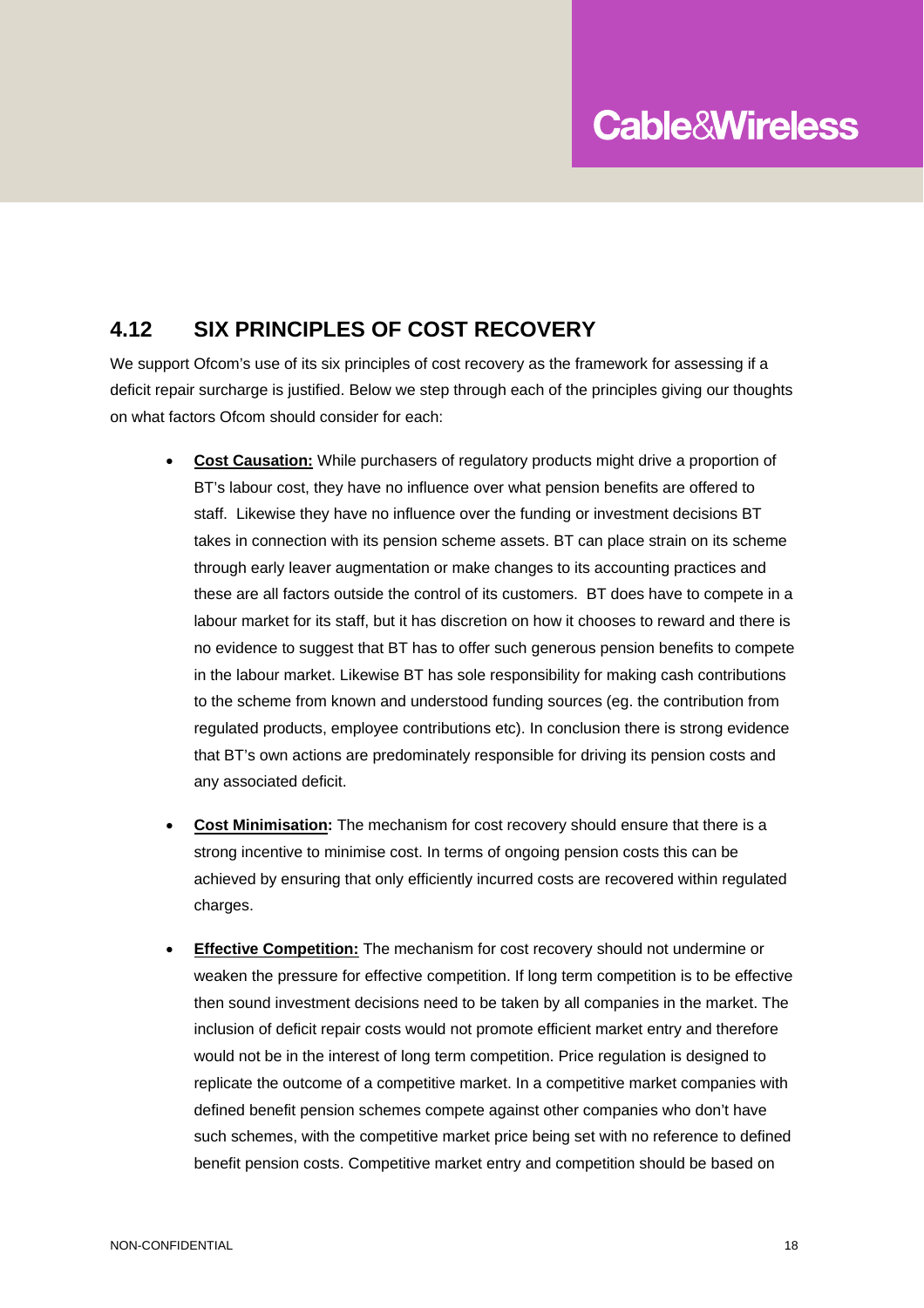sound forward looking costs and the inclusion of a deficit repair element within a forward looking cost is likely to have a distorting effect on competition.

- **Reciprocity:** Although some regulatory charges are reciprocated, many more are not. So the benefits arising from deficit repair would be very one sided, accruing to BT. This principle should also take account of the treatment of pension surpluses. The benefits arising from a pension surplus would not be shared with the purchasers of regulatory products, so on a reciprocal basis why should these same purchasers have to contribute towards deficit repair?
- **Distribution of Benefits:** The sole beneficiaries of BT's pension fund are BT's employees in receipt of a defined benefit pension and its shareholders, who benefit in a variety of ways, through remunerating employees, gaining from the flexibility of varying the company's cash contributions from year to year, taking pension holidays and choosing to make light early leaver contributions amongst other things. There is little in the way of externalities that are relevant for consideration. As the beneficiaries of BT's Pension Scheme are limited to BT shareholders and employees it is right that BT bears the cost of deficit repair.
- **Practicability:** The mechanism for cost recovery needs to practicable and relatively easy to implement. The status quo position is relatively transparent (via BT's Statutory Accounts and Regulatory Accounts). Any move away from this would have significant complications, particularly in relation to working out how much of a deficit surcharge should be attributed to regulatory products.

## **4.13 OFCOM'S ESTIMATE OF PROPORTION OF COSTS RELATING TO REGULATED CHARGES**

We would question Ofcom's broad-brush methodology in determining what proportion of BT's deficit can be associated with regulated charges. We believe Ofcom's headcount method overstates this amount considerably as a significantly smaller proportion of BT's past revenues where attributed to wholesale regulated charges. We acknowledge that the consultation emphasises the high-level nature of this apportionment methodology, but in the event that the issue becomes relevant,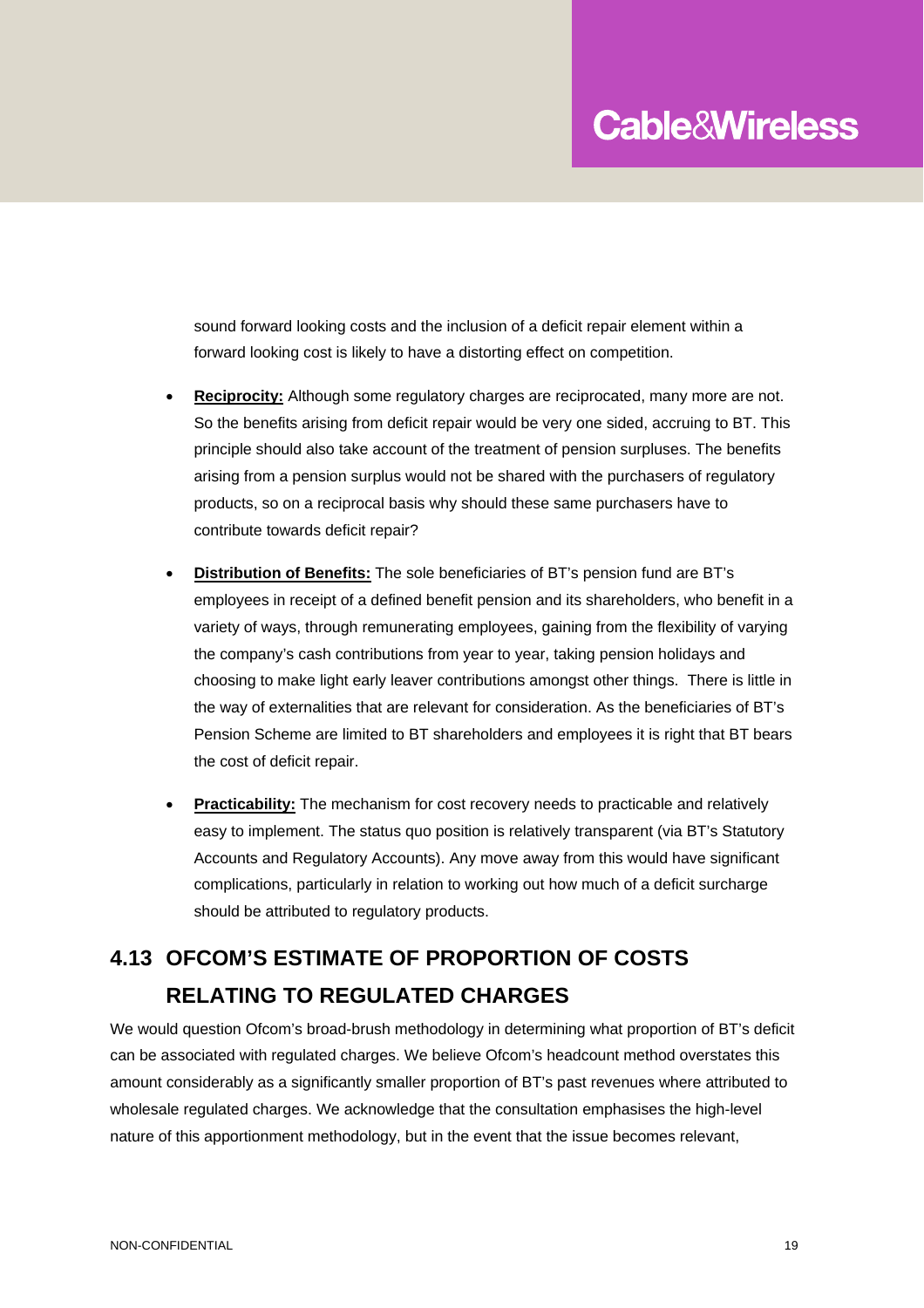considerable resources would need to be directed at ensuring that an accurate proportion was obtained.

#### **4.14 CONCLUSIONS ON A DEFICIT REPAIR SURCHARGE**

As Ofcom rightly points out, any move to permit a deficit repair surcharge 'would be a big change and would need to be robustly justified"<sup>16</sup>. We do not believe that such justification exists. There are strong economic and regulatory arguments for maintaining Ofcom's current position on deficit repair. There may also be legal obstacles that prevent Ofcom from mandating a deficit repair surcharge.

As the following table illustrates (reproduced from the John Ralfe Report). BT has been the architect of its own deficit, taking the decision to boost short term profitability and cash at the expense of inadequately funding its own employees' pension fund. The combined effect of the privatisation deficit, short fall in regular payments, inadequate early leaver augmentation, pension holidays and BT's failure to take a more robust view of it liabilities throughout the period are the principal reasons for today's deficit.

| <b>Type</b>                   | <b>Present Value</b> |
|-------------------------------|----------------------|
| Privatisation deficit         | £4.5bn               |
| Shortfall in regular payments | $£1.7$ bn            |
| Shortfall in ELA payments     | £4.4bn               |
| FAS87 shortfall               | £1.3bn               |
| Deficit contributions         | (E5bn)               |
| Increased longevity           | £3.8bn               |
| Decreased salary growth       | (E2bn)               |

#### **Table 1: Contributing factors to the deficit.**

<sup>&</sup>lt;sup>16</sup> See Ofcom Consultation Document section 9.8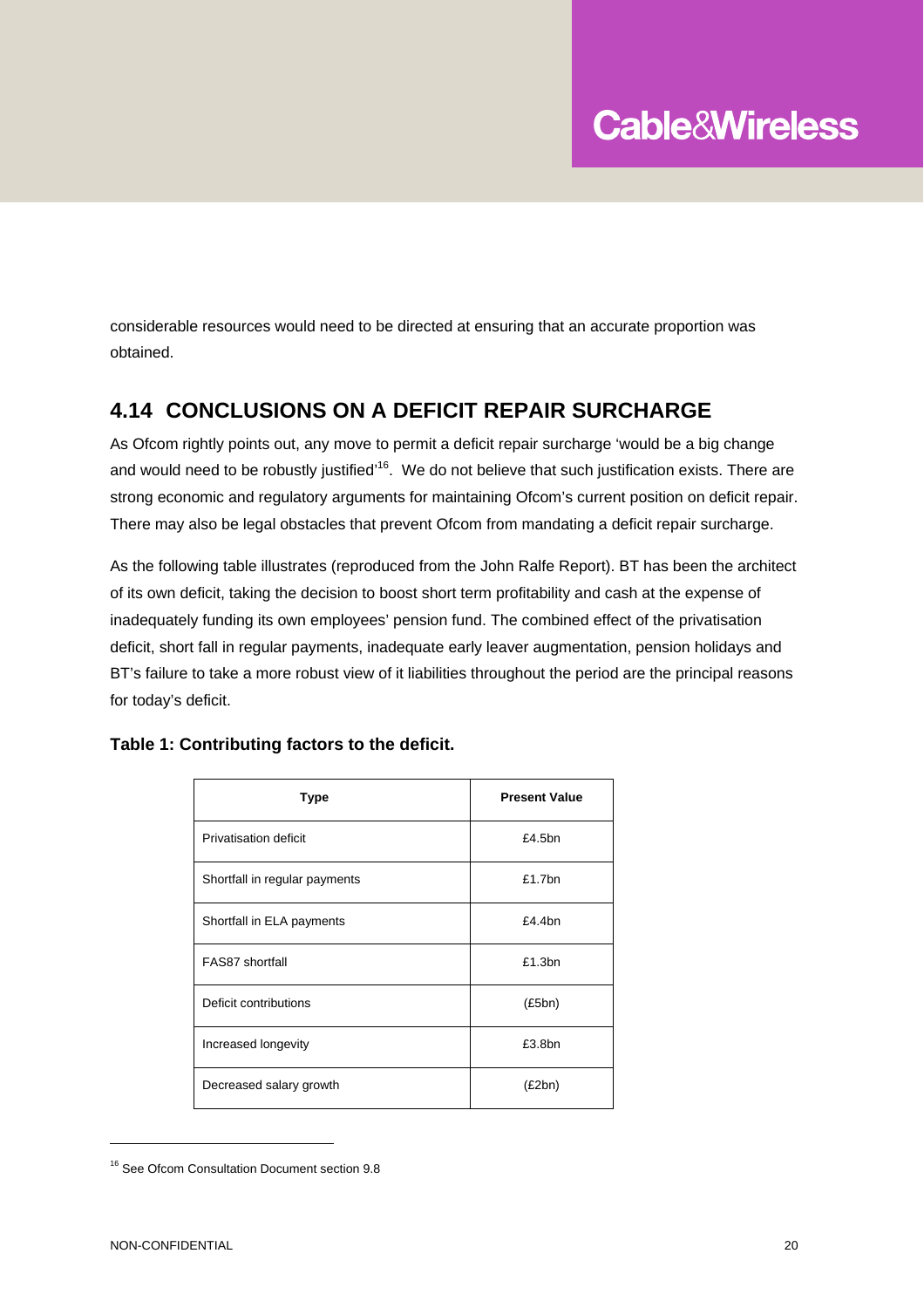Other factors such as BT's risky investment strategy, with particular reference to the profile of the membership and the timing of the valuation (being near the lowest point in the stock market cycle) have also contributed materially to the issue.

If Ofcom were to allow recovery of pension deficit repair through regulated charges, this would amount to a massive transfer of wealth from end customers to shareholders of a highly profitable company. During much of the period concerned BT was posting extraordinary profits or was able to fund significant overseas expansion. A more prudent management attitude towards its pension issues at the time would have led to an entirely different outcome.

The imposition of a deficit repair surcharge would be unjust, inequitable and unrepresentative of a competitive market outcome. In competitive markets companies which have defined benefit pension schemes must compete with companies who don't, and cannot therefore charge a premium to pay for deficit repair.

For reasons that will become clear in the next section, we believe the current arrangements for incorporating pension cost into regulated charges are overly generous to BT and build in a considerable amount of fat that would not be possible under the workings of a competitive market.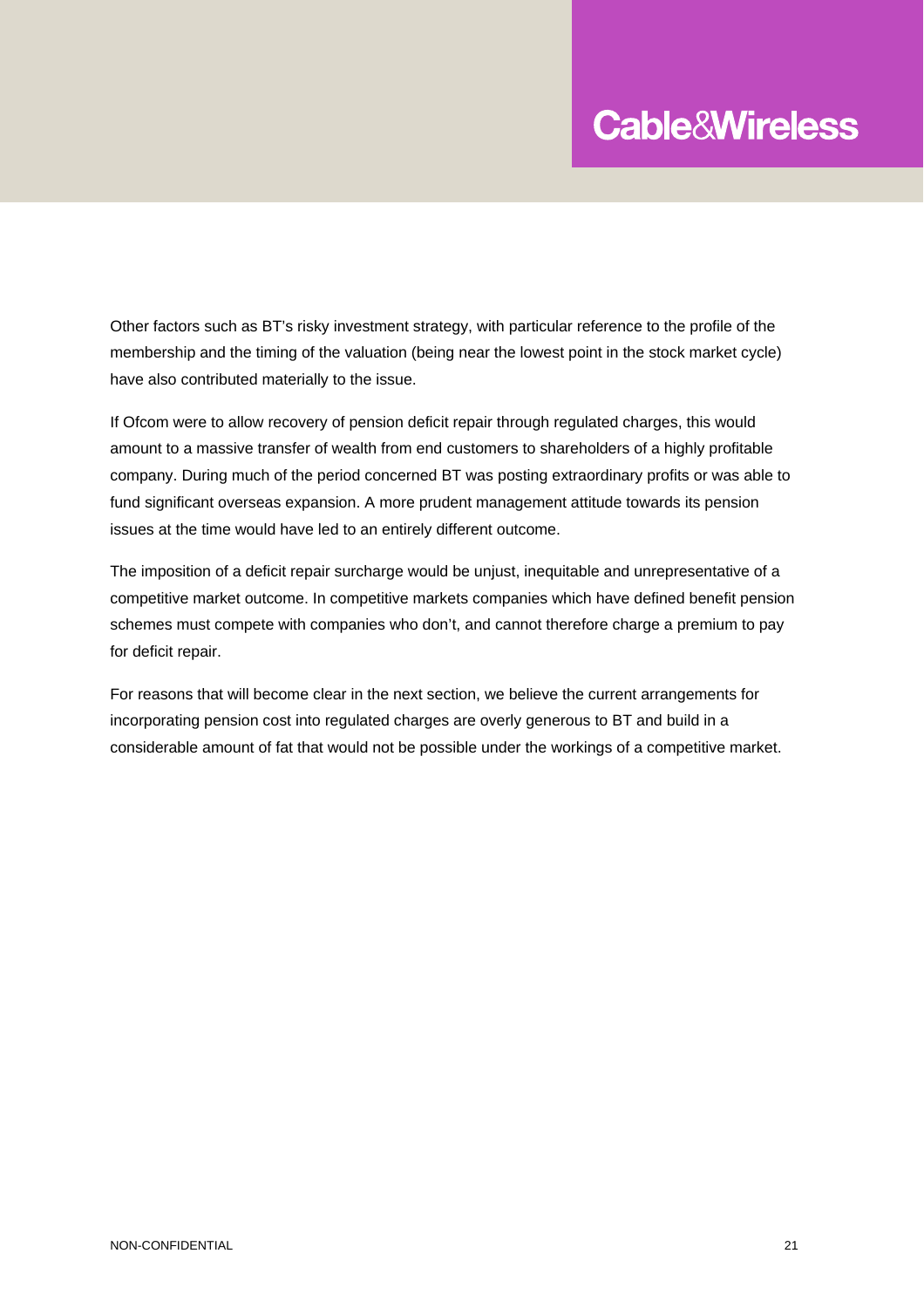## **5 BT EFFICIENCY**

#### **5.1.1 WHY BT EFFICIENCY IS RELEVANT**

Any discussion around the efficiency of BT's current and past operations and labour practices is absent from the consultation. Ofcom believe this issue should be dealt with through individual charge control consultations, by which time the policy on deficit repair contributions will have been set. We fundamentally disagree. BT's labour practices both now and in the past have contributed materially to the deficit and BT's lack of resolve to tackle the dichotomy between its own industrial relations practices and competitive industry benchmarks prevent it from taking reasonable steps to remedy the situation. As a direct competitor to BT we would normally have very little interest in BT's approach to industrial relations, however when we face the prospect of having to fund BT's overtly generous practices at the expense of our own staff, customers and shareholders we are compelled to register in the strongest possible terms our opposition.

We believe Ofcom need to adopt a two pronged approach towards the issue of efficiency, separating out those efficiency issues that are material to the Pensions review from those that should be considered within the context of individual charge controls. While we are opposed to the introduction of a deficit repair surcharge, we believe that should Ofcom pursue the matter further, extensive work will be required to accurately identify the proportion of the deficit that has been efficiently incurred, identifying and quantifying the inefficiency factors that have impacted the size of the deficit.

Likewise, when considering the issue of ongoing pension service costs, Ofcom needs to identify in the Pension Review those elements of pension costs that are efficiently incurred, and ignore those costs that have arisen through inefficient practices.

All remaining aspects of efficiency should then be dealt with in the context of individual charge controls.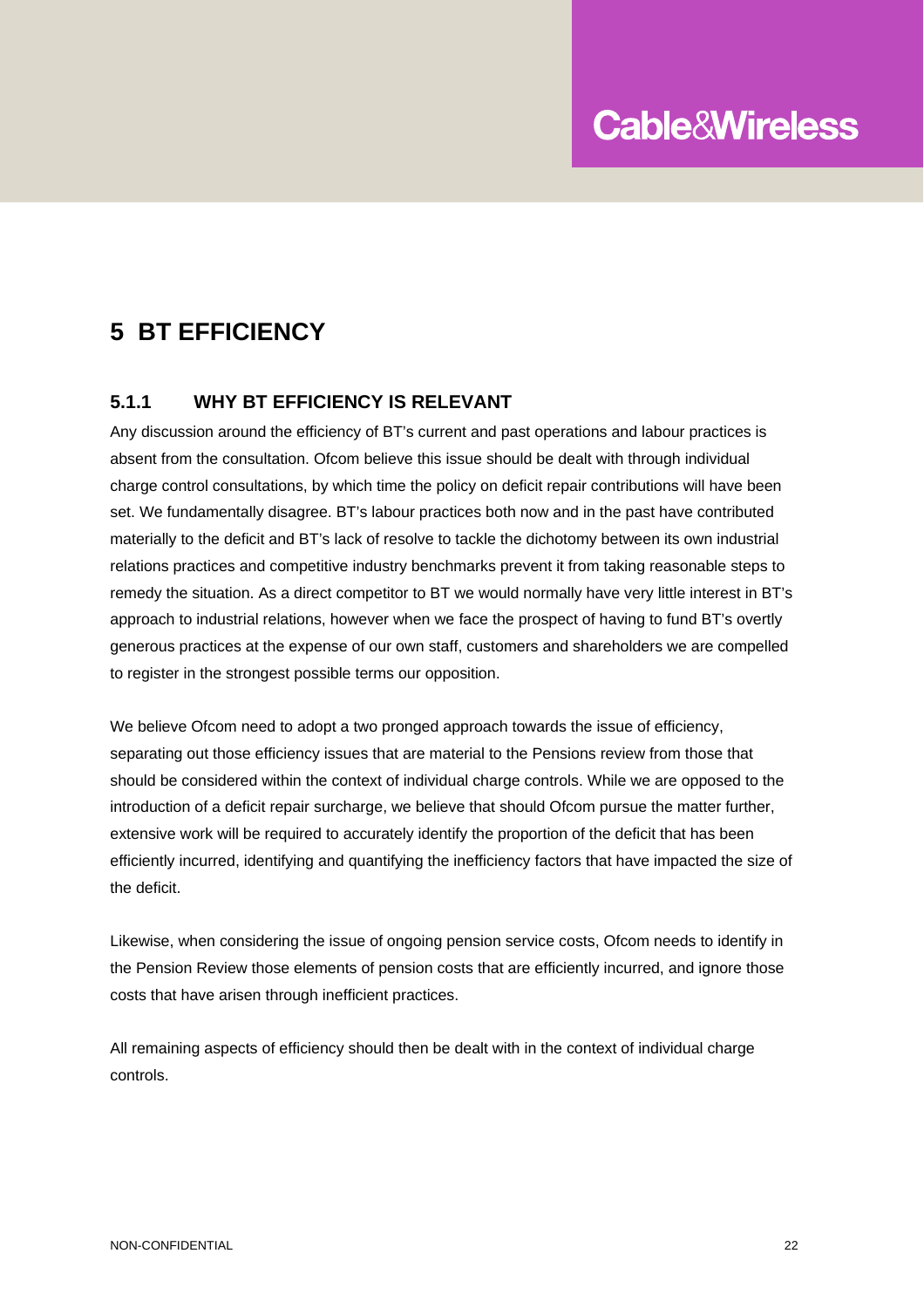### **5.1.2 EVIDENCE OF BT INEFFICIENCY RELEVANT TO DEFICIT RECOVERY**

 $\boldsymbol{\times}$ 

#### **5.1.3 EVIDENCE OF BT INEFFICIENCY RELEVANT TO ONGOING SERVICE COSTS**

Many of the issues raised in section 5.1.2 above are also relevant in the context of ongoing service costs and we will not repeat them in this section. We believe if BT wants to pursue these labour practices they should of course be free to do so, but it should be funded from their top line profits and not incorporated into regulated charges.

#### **5.1.4 DERIVING EFFICIENT ONGOING SERVICE COSTS?**

Ofcom stated at the outset of this process that they do not wish to question BT's ability to offer a defined benefit pension scheme to its employees, or the level of benefit that the current scheme provides. Neither does Cable&Wireless. However, this does not mean that Ofcom can side step the wider issue of what BT's efficient forward looking costs should be, and whether it is appropriate that discretionary costs such as a generous pension scheme be included . Outside the public sector, Defined Benefits schemes are generally no longer offered to new employees, with only three FTSE-100 companies offering such schemes<sup>17</sup>. Forward looking costs should be based on what is on offer in the competitive labour market, which implies a benchmarked against the typical cost of a defined contribution scheme.

As a result of BT's low level of labour churn amongst its base of defined benefit pension employees (as a direct result of it no compulsory redundancy guarantee) BT carries a higher proportion of Defined Benefit eligible staff than many other companies who closed their DB schemes to new members around the same time<sup>18</sup>. By maintaining its discretionary policy on compulsory redundancy and salary protection, BT has not benefited to the full extent (from a pensions cost perspective) from

 $\overline{a}$ 

<sup>17</sup> See http://www.hrmagazine.co.uk/news/925235/three-FTSE-100-employers-disclose-defined-benefit-pension-schemesnew-recruits-join/ . The companies concerned at Tesco, Diageo and Cadbury (NB since this was written Cadbury has been

acquired by Kraft)<br><sup>18</sup> See John Ralfe Report Section 11.1.3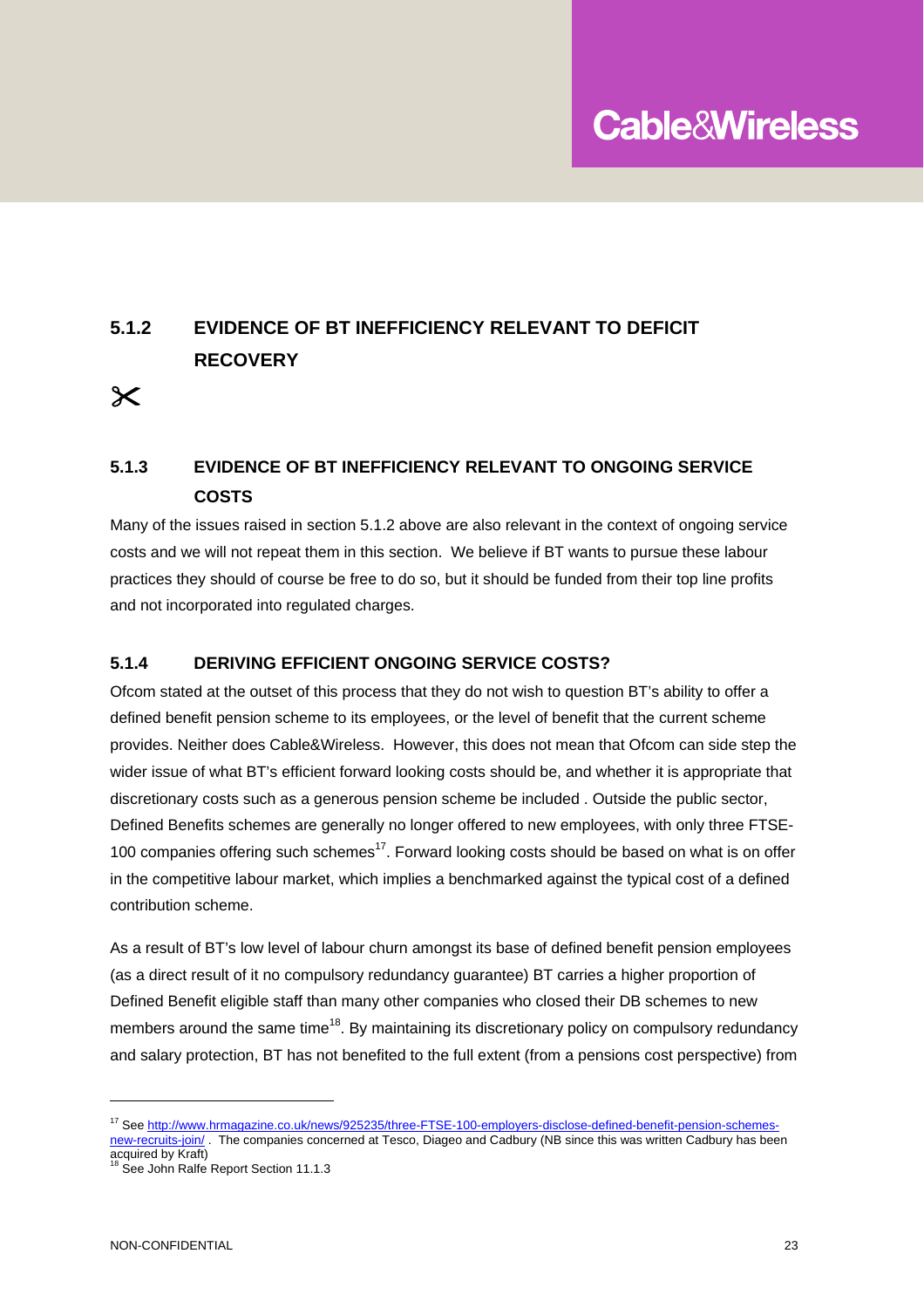the background level of from labour churn that you would typically result, with BT employees in receipt of defined benefit pensions far less willing to seek employment elsewhere. This stance has undoubtedly added to BT's pensions costs, restricting the company's ability to take advantage of more flexible labour options and resulting in it paying above the competitive benchmark for pensions over this time.

BT's new management team have delivered significant cost savings by reducing operating costs in other areas and trying to limit wage inflation within the business. They have so far failed to have a robust discussion with the Unions and tackle the issue of overstaffing and over rewarding head on. It is BT's shareholders and not its competitors who should pay the price for this inaction.

We don't think Ofcom (or indeed other companies) should be dictating what kind of pension benefits BT can offer its staff. That is a matter for BT. What is unacceptable is for Ofcom not to recognise that the current arrangement allows BT to transfer inefficiently incurrent pension and other labour related costs on to other communication providers, reducing the incentives on BT to behave in an efficient manner.

In working to derive the appropriate pension service costs going forward, Ofcom will have to answer some difficult and searching questions; why are BT members of staff afforded far more rights and protection when it comes to their continuity of employment than staff in rival telecommunication companies? Is it fair that the regulator should design a regime which allows BT to charge the discretionary additional costs associated with these benefits to the rest of the industry through higher regulatory charges? Should BT's competitors fund BT's no compulsory redundancy policy?

We believe there is clear evidence that Ofcom needs to consider the issue of BT efficiency within the context of the Pension Review, to the extent that it encroaches on the issue of deficit repair and ongoing pension costs. Ofcom's need to understand just how much of an influence BT's inefficient performance influences costs both historically and in the future.

#### **5.1.5 EFFICIENCY MATTERS FOR CONSIDERATION WITHIN CHARGE CONTROLS**

There is a wider question on efficiency that sits outside the scope of this consultation. Ofcom does need to reappraise the way it considers the issue within charge controls. Too often inefficient costs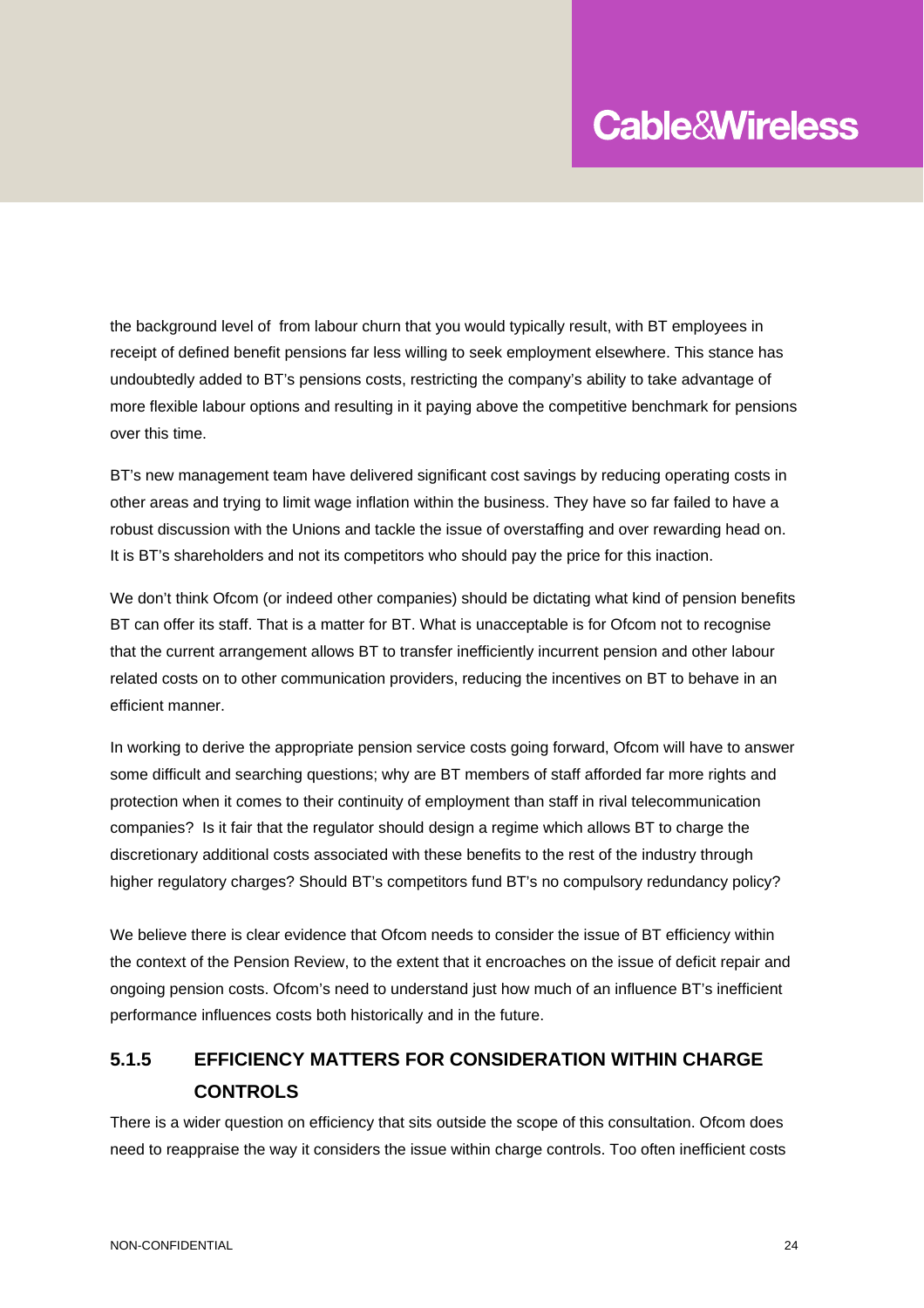are merely projected forward with loose efficiency targets set. In our view this approach hasn't worked and BT remains a highly inefficient organisation. We have previously stated our scepticism over the findings in the NERA report on BT efficiency and do not believe that the report, which was commissioned in late 2007 and used in the Leased Line Charge Control, Openreach Financial Framework Review and Voice Network Charge Control was the most appropriate way to ascertain BT's efficiency for regulated services in the UK. We believe the wider issue of efficiency needs to be put on the regulatory agenda, with Ofcom's approach to assessing and responding to inefficiency comprehensively reviewed in future charge controls.

### **6 ANNUAL PENSION SERVICE COSTS**

#### **6.1 INTRODUCTION**

It is important that purchasers of regulated services pay their fair share of the costs associated with BT's pension provision. Pension costs are an important part of employee remuneration and a recognised cost of providing services. We also do not question BT's right to offer defined benefit pension entitlements to it employees, that is a matter for BT and it is not for us or Ofcom to dictate what benefits BT should offer to its own staff.

The issue of basing regulated charges on efficiently incurred forward looking costs is the key consideration. After all, the purpose of price regulation is to help mimic the outcome of a competitive market. In a competitive market sellers would not be able to profitably raise their price above the level derived from efficient incurred costs. If Ofcom set ongoing pension costs at a level above efficiently incurred costs then consumers will ultimately pay the price through higher prices and competitors will have distorted incentives which fail to reflect the true underlying characteristics of the market.

Annual pension service costs should to a large extent be decoupled from the current pension arrangements used by BT towards its employees. Instead Ofcom should use efficiency benchmarks as a basis for calculating total remuneration (incorporating a pension element), ensuring that BT's competitors are not burdened with additional discretionary and inefficient costs. The starting point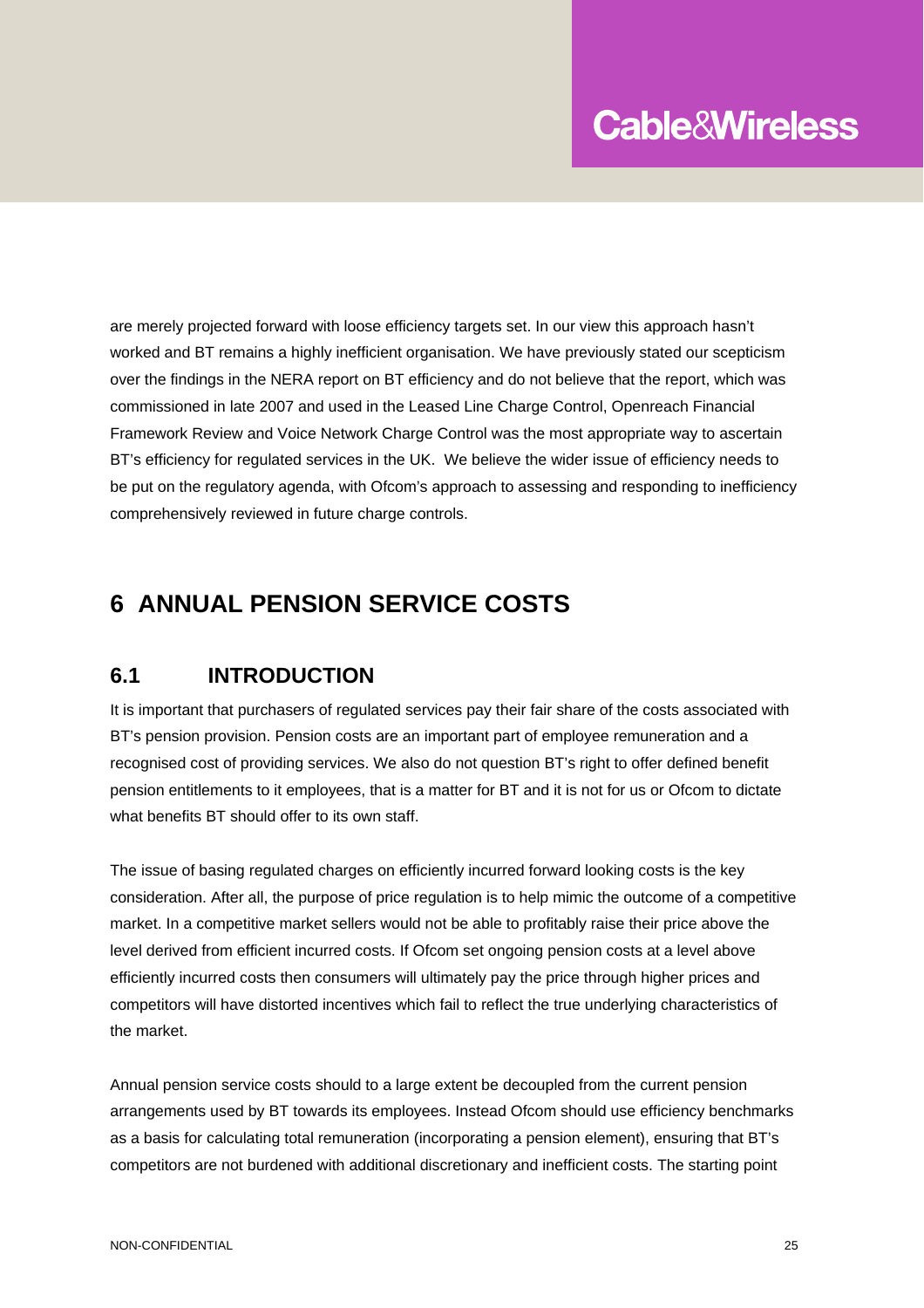for Ofcom should always be the amount allocated in the statutory accounts for pensions and other staff remuneration. In the case of pensions it would be inappropriate for Ofcom to start from a different pension figure than the IAS19 amount BT reports within its statutory accounts. So if BT changes its IAS19 allocation within the statutory accounts, this could be audited in a transparent way back to regulated charges.

The total remuneration efficiency adjustment would strip out any discretionary costs (where BT are paying above efficient benchmarked rates or retaining more staff than necessary). This would ensure that BT can recharge appropriate costs to its competitors through regulated charges, has the correct incentives to make its operation more efficient and wouldn't penalise BT's competitors through the imposition of inefficient regulated charges.

In a competitive environment it would be impossible for one company to charge another based on an inefficient cost base, the purchaser would simply go elsewhere. Likewise, where an organisation is in a competitive environment and is dogged by inefficient practices it must eventually address this problem or face the prospect of having to exit the market. For example in the well documented case of British Airways, which itself is struggling to address a large pension deficit, the airline is having to confront its overstaffing and over rewarding or face the prospect of going bust. The fact that British Airways is paying its cabin crew and pilots up to twice as much as rival airlines has prompted the company's management to demand significant pay cuts from its staff.

In a self confessed fight for survival the airlines new management is tackling these issues head on and is now mid way through a series of radical changes that will see it cut its personnel costs. It has reached a cost-reduction agreement with pilots and it remains in negotiations with other staff. According to the Civil Aviation Authority (CAA), the average salary for BA's 14,000 cabin crew, including bonuses and allowances, is £29,900, compared with £14,400 at Virgin Atlantic and £20,200 at easyJet. BA's pilots earn an average of £107,600, compared with £89,500 at Virgin and £71,400 at easyJet.

The fact that BT's management have steered clear of taking any radical steps to bring its staff costs back down towards the benchmark is in part due the regulatory protection that it enjoys. Its pension costs, like other staff costs are taken at face value and used to form the basis of regulatory charges.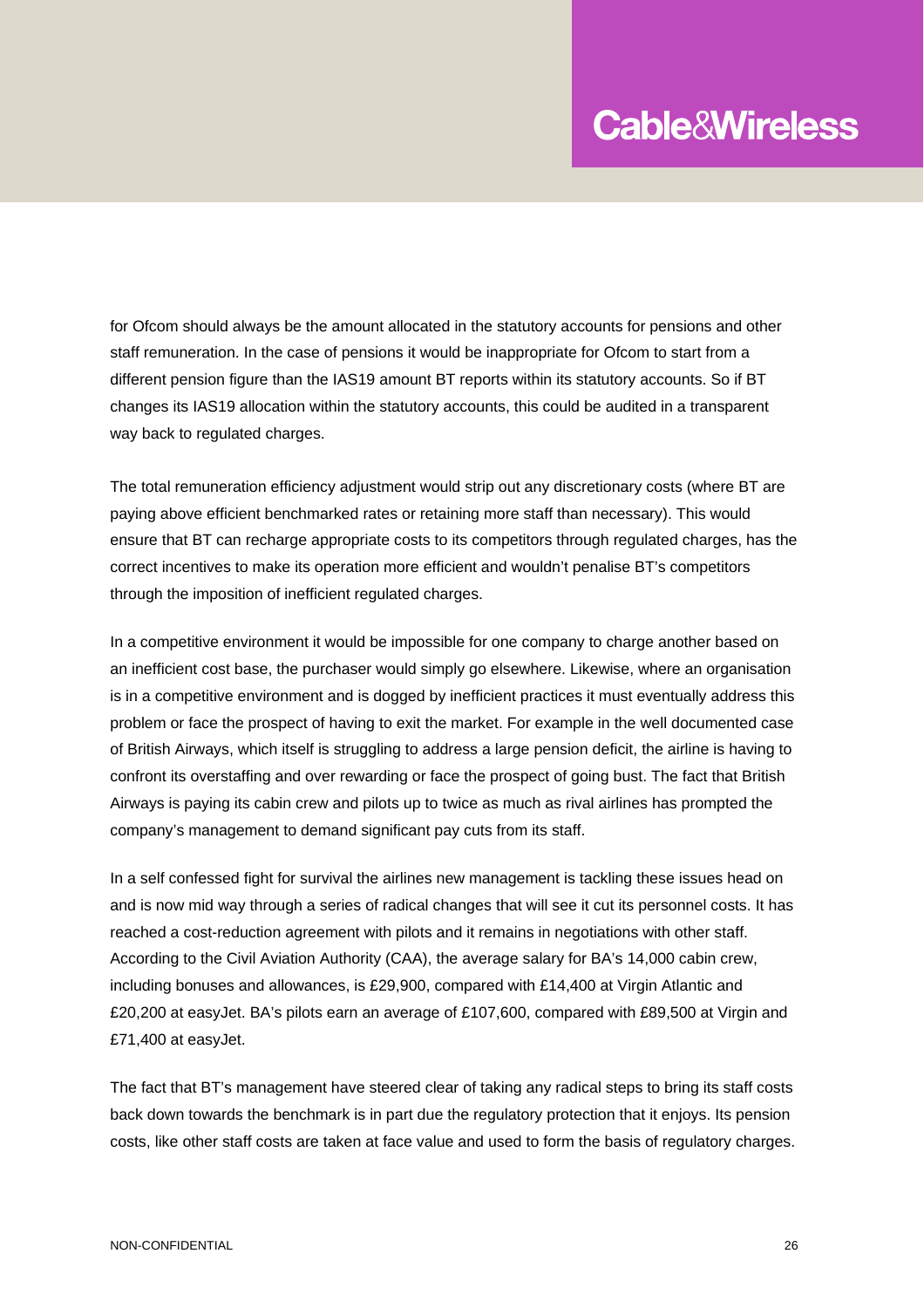It would be unthinkable for Virgin, if for example it was reliant on BA regulated charges for regional UK connecting flights (in fact it contracts with BMI on competitive terms for these flights) to make a contribution towards BA staff costs that was based on an inefficient cost base, rather than competitive market rates.

What is the point of price regulation unless it promotes an outcome that is as near to what would emerge from the existence of an efficient competitive market?

## **6.2 HOW WOULD EFFICIENCY BENCHMARKING WORK IN PRACTICE?**

We acknowledge that benchmarking is seldom an easy task and as a consequence of BT's SMP status there may be certain activities where it is very difficult to obtain an appropriate benchmark. There are however many examples where it would be straight forward with many third party companies specialising in supplying inteligence on job market rates, including pension benefits.

Exactly how the benchmarking would work in practice is of course a matter of judgement, however effort is required to strip out overly generous salaries, benefits and overstaffing. Ofcom's current approach of taking a snapshot of BT's cost base and projecting it forward with a weak efficiency adjustments isn't sufficient.

We accept that BT's own accounts should be the starting point, with IAS19 figures taken for pension costs, but then a series of adjustments should be made to better reflect market realities. Much of the base information should come from BT itself,  $\chi$  Without such steps being taken industry and consumers are required to absorb a significant proportion of inefficient costs within regulated charges.

#### **6.3 CONSISTENCY WITH THE STATUATORY ACCOUNTS**

As we highlighted in section 4.5, in its pursuit of short term profits, BT may have deliberately chosen to use a softer discount rate with respect to its future pension liabilities and as a result its statutory accounts may have previously under-estimated the true cost of those liabilities.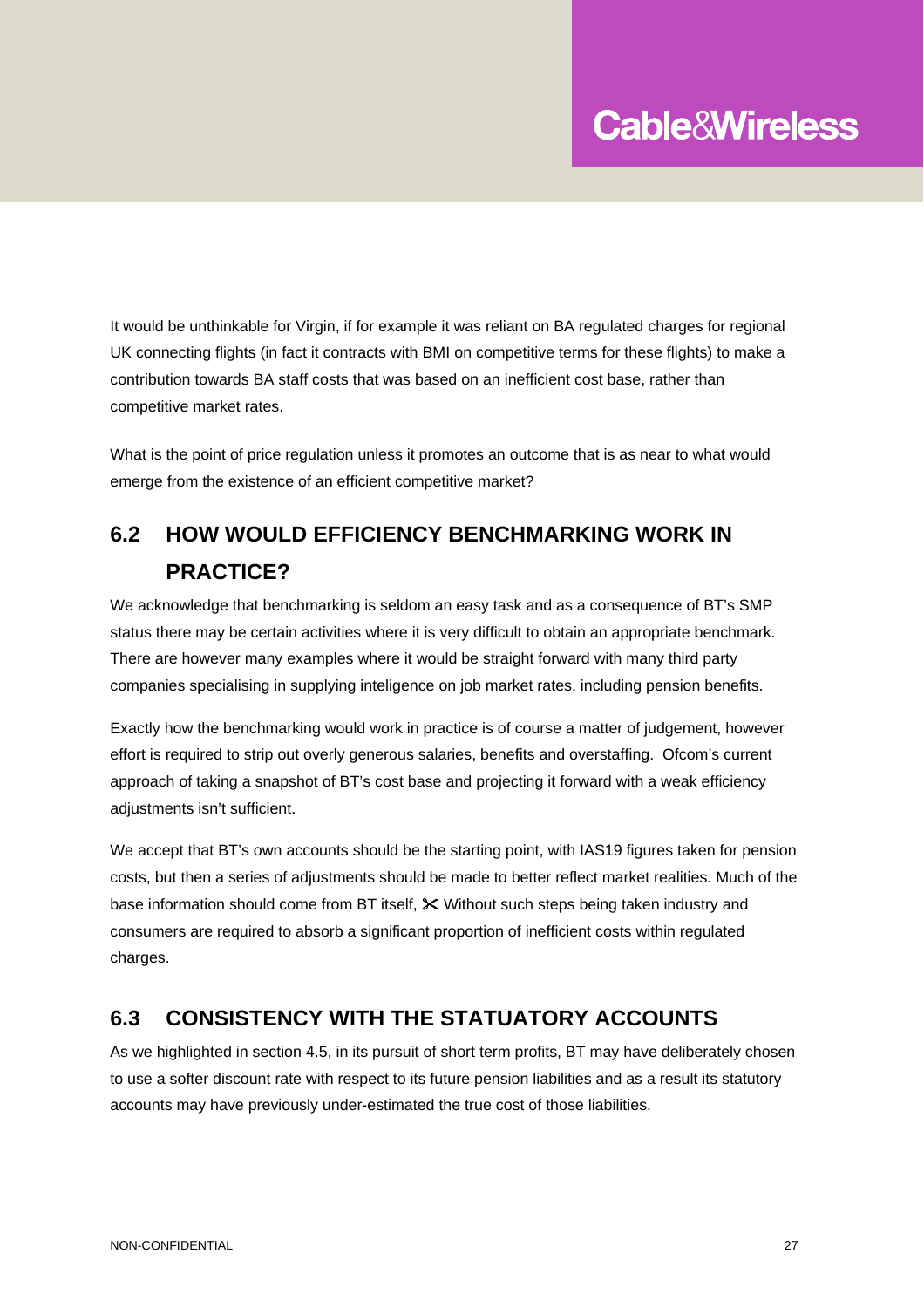If so, BT has considerable flexibility under the IAS19 accounting standard to use lower discount rates, by exploiting the range of yields on high quality long term bonds. Ofcom should signal to BT that it would be happy from a charge control perspective if BT were to make such a change. So providing its approach towards recognising its liabilities in the statutory accounts is identical to that used for regulated charges (with the appropriate efficiency benchmarking adjustment) then this would be a logical outcome to value new pension promises.

It would only be reasonable to depart from the statutory accounts to make the adjustments to allow for efficiency. There is no case for Ofcom to adopt a different basis for calculating ongoing costs. BT's accounts profess to measure exactly the same quantity as Ofcom is measuring and to adopt a separate 'regulatory' measure would be contrary to Ofcom's duty of transparency. Nor is there any case for Ofcom to base regulated charges on cash contributions rather than accounting costs. The cash contribution is entirely at BT's discretion and in the past it appears to have considered the issue of its own short term profitability before deciding on what cash to contribute to the fund, explaining the large fluctuations in BT's contributions. BT would have strong incentives to increase annual service costs (which it could share through regulated charges), and reduce deficit repair costs. Purchasers of regulatory charges and consumers need certainty and this would not be possible if a cash figure was used as the basis of regulated charges.

#### **6.4 HARM CAUSED BY ADOPTING INEFFICIENT COSTS**

In the Frotier Economics report for UKCTA on Deficit funding<sup>19</sup>, there is considerable discusion around the incentives required by regulators to ensure that costs are efficient and forward looking, in order to create efficient investment signals to help promote sustainable long term competition. If Ofcom seeks to surcharge the consumers of the future with historical costs then this will not create the correct market incentives for efficient investment, likewise if Ofcom do not use efficient costs in relation to employee renumeration, including pension costs, this will also distort investment incentives.

 $\overline{a}$ 

<sup>&</sup>lt;sup>19</sup> Frontier Economics – Treatment of pension deficit funding costs in regulated charges. A report for Prepared for UKCTA, February 2010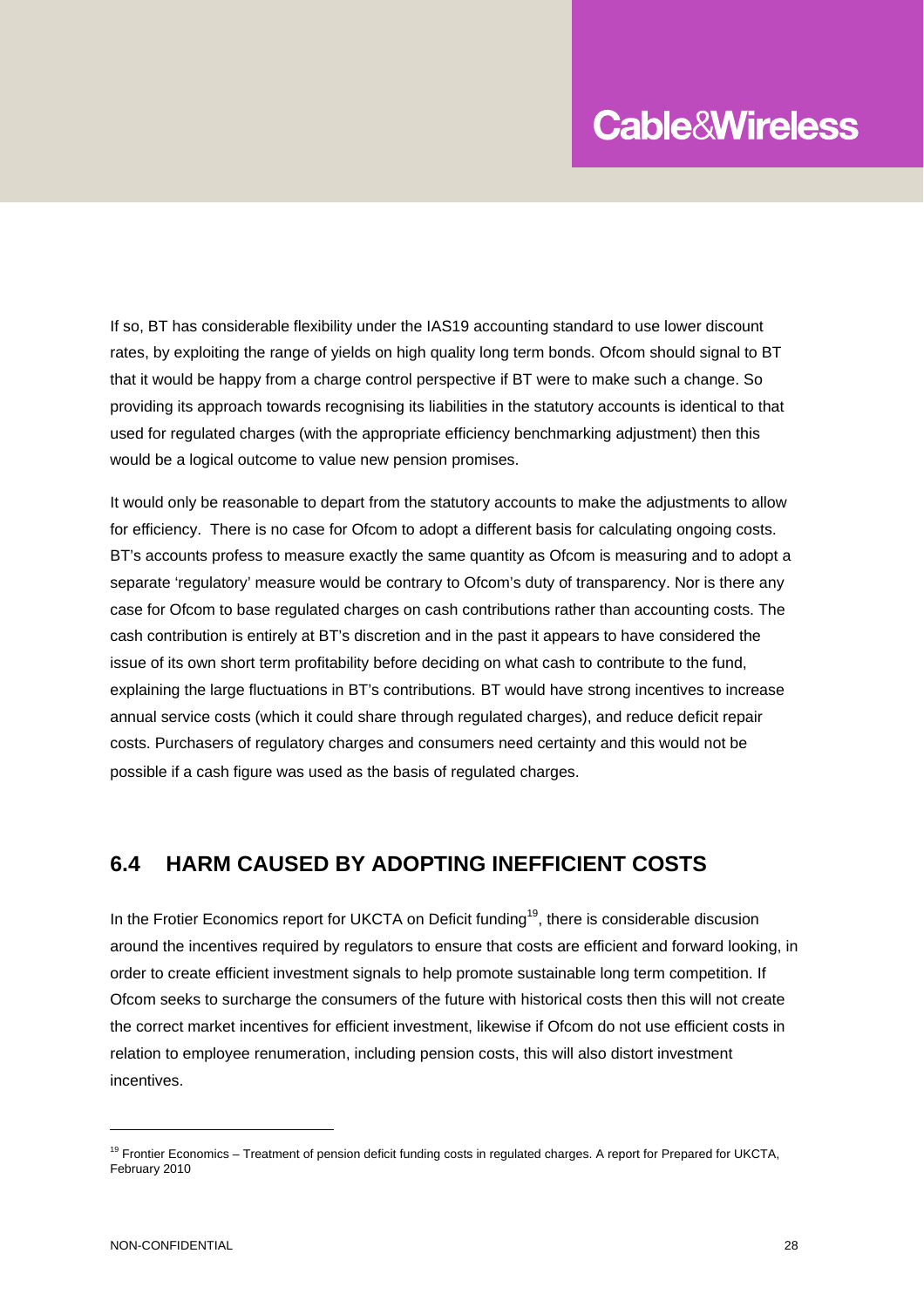If consumers are to benefit from efficiently provided services then they need to be based on an efficient underlying cost base, not one inflated to support more generous renumeration than would be permitted in a competitive environment.

If Ofcom adopt principles for ongoing pension charges that don't take account of the need for efficient costs then consumer welfare will suffer over time through higher charges and the potential distortion of investment signals which may ultimately harm future competition.

#### **6.5 REVALUATION OF CAPITALISED LABOUR**

Ofcom have highlighted the possibility of having to adjust BT's regulatory asset base if BT's pension contributions have been too low. This is as a result of the inclusion of elements of capitalised labour costs within the Regulatory Asset Base (RAB).

Based on the initial evidence presented we believe such a move would be unnecessary, as the principal reasons behind BT's current deficit relate to their failure to contribute the correct cash amounts to the scheme and their investment decisions. As the RAB is linked to the accounting charge and not BT's cash contributions, the impact of BT's failure to adjust its accounting treatment to reflect greater liabilities is likely to be minimal.

We agree that the issue would require a complex assessment of the facts and call for a degree of regulatory judgement to reach a sound conclusion.

## **6.6 THE LINKAGE BETWEEN THE ONGOING PENSION SERVICE COSTS AND BT'S COST OF CAPITAL**

In the consultation Ofcom highlights a linkage between ongoing pension costs and the level of BT's permitted cost of capital, suggesting that if one is changed the other may also need to be adjusted. The purest accountancy view would dismiss this approach, citing BT's duties under IAS19 to fairly state the cost of its pension promises in any given year as being entirely independent of the allowed cost of capital.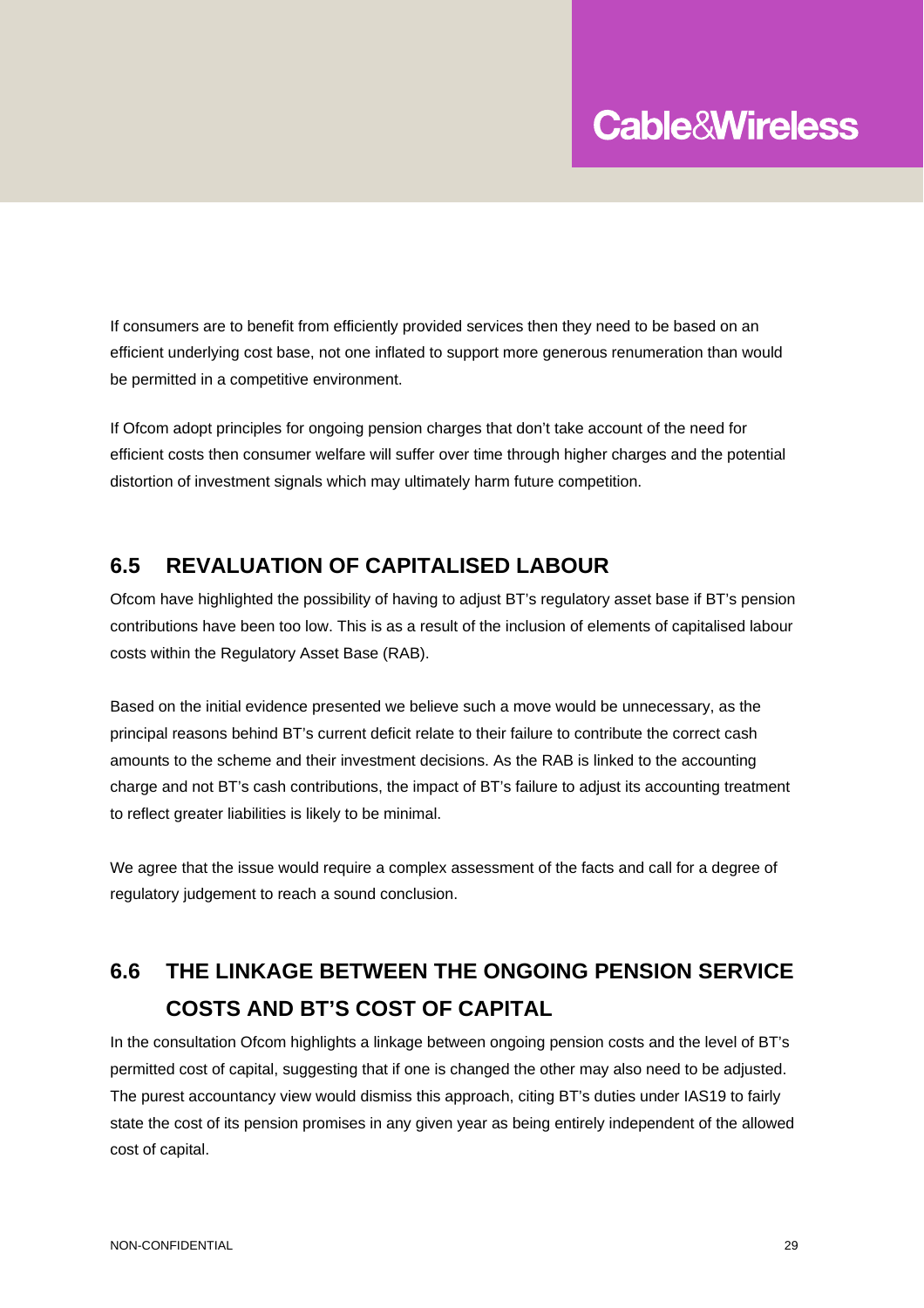It should also be pointed out that BT's current ongoing pension costs are not in anyway linked to the value of equities but instead are based on the IAS19 rate, with BT choosing to adopt a valuation based on AA Corporate Bonds. So if Ofcom adjusts BT's cost of capital to remove the large equity risk associated with its pension fund that has no influence on the IAS19 rate currently used by BT as it is not derived by reference to equities.

There may be some justification to make the adjustment from AA Corporate Bonds to the Risk Free rate based on index linked gilts, but such an adjustment would be relatively small in relation to the ongoing service costs (with the spread between AA Corporate Bonds and Index Linked Gilts narrowing to near their pre-recession alignments in recent months). By contrast the adjustment to remove the impact of the equity risk relating to the pension fund from BT's allowed cost of capital could be considerable and is entirely independent of any changes to the ongoing pension service cost.

Faced with these facts we have formed the view that if there is a linkage between the two issues it is far more tenuous that Ofcom suggests and ultimately comes down to a matter of fairness in respect of the approach to risk.

If an adjustment to BT's cost of capital is made to remove some or all of the uncertainties of the asset and liability pension fund then it may be viewed as even handed to also remove the risks associated with valuing new pension promises in a given year.

As we advocate an approach that would require all regulatory charges to be based on efficient benchmarked forward looking costs and are proposing that Ofcom decouple the link between the actual pension arrangements BT provides for its staff and instead use a competitive efficient market cost base, providing BT with certainty over what pension contribution its regulatory products are going to generate, thus leaving it free to augment this at its own cost if it wishes to reward its staff beyond this level, we don't believe that existence of any linkage between ongoing costs and BT's cost of capital is a relevant consideration. This is because BT's ongoing service costs would be funded on the basis of an efficient market cost, which is not pension scheme specific and therefore does not take into account any risks that might be associated with a defined benefit scheme.

As we believe that the IAS19 valuation for new pension promises should form part of the calculation to derive BT's regulated cost base (as per the methodology set out in section 6.2), then if BT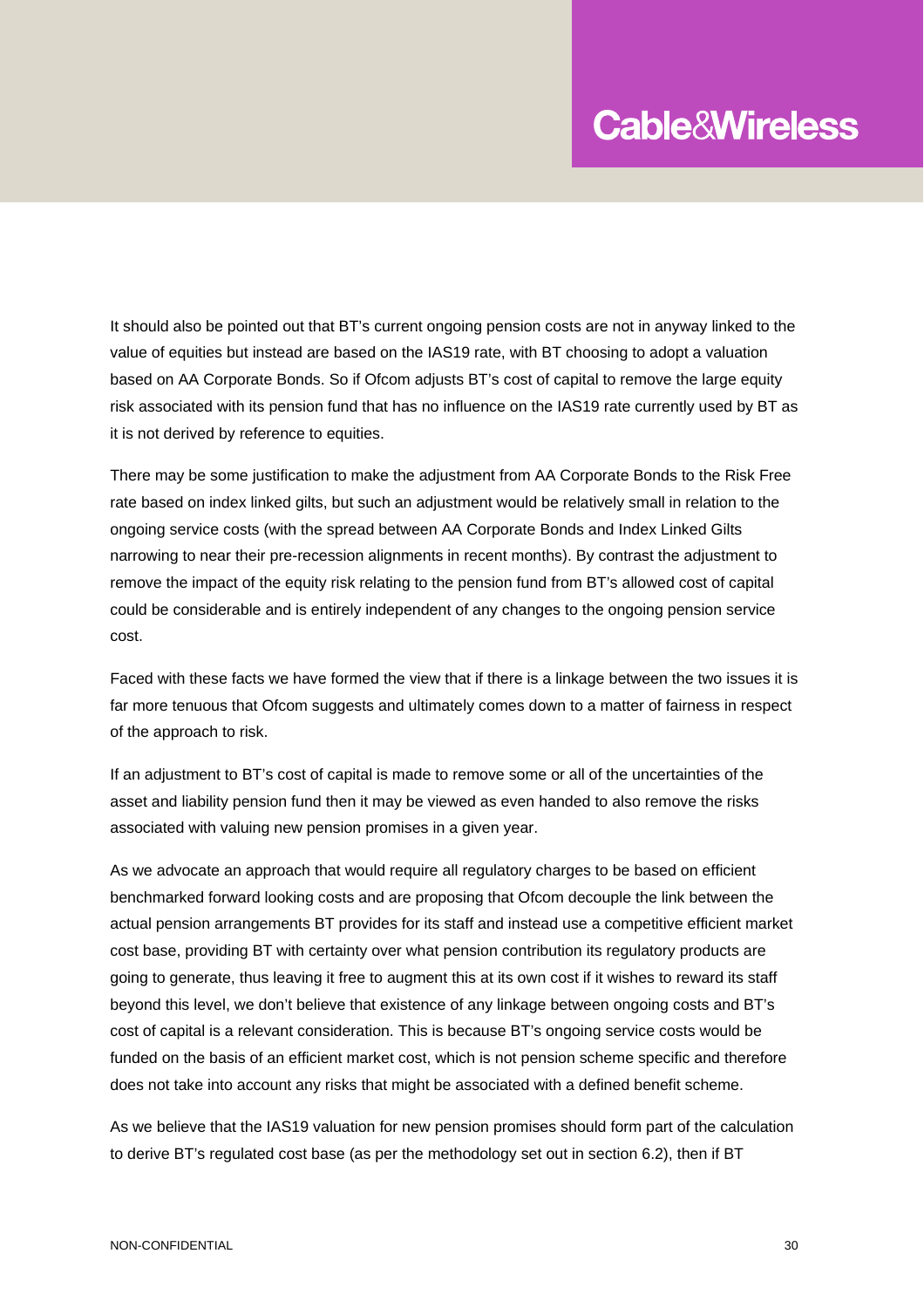chooses to base its IAS19 valuation on something close to the risk free rate (assuming pension assets are invested entirely in index linked gilts) then we believe this figure should be use within the calculation for regulated charges. In the interest of creating the correct incentives and to discourage BT from choosing short term profits over pensions we would not support any move by Ofcom to allow BT to use one IAS19 rate based on the current BT approach of AA corporate bonds for statutory reporting purposes and another reserved purely for regulated charging based on the risk free (index linked gilts) rate.

#### **6.7 CONCLUSIONS ON ONGOING PENSION COSTS**

Ongoing costs should be derived on an efficient forward looking basis and decoupled from the details of BT's actual pension arrangements. The starting point for deriving the appropriate amount of ongoing pension costs should be based on recognised accounting standards and the amount recognised by BT and that used to derive regulated charges should always be consistent, less any deductions required to take account of efficiency benchmarks. The linkage between the cost of capital and ongoing pension costs is not as strong as Ofcom suggests as the ongoing service costs are not set with reference to equities. The linkage can only be viewed as attempting to take a consistent and fair approach with respect to risk.

By moving to a standard where pension costs are derived with reference to competitive market benchmarks, the consideration of such a linkage becomes irrelevant as the pension contribution derived from regulatory products is independent from the existence of BT's defined benefit scheme.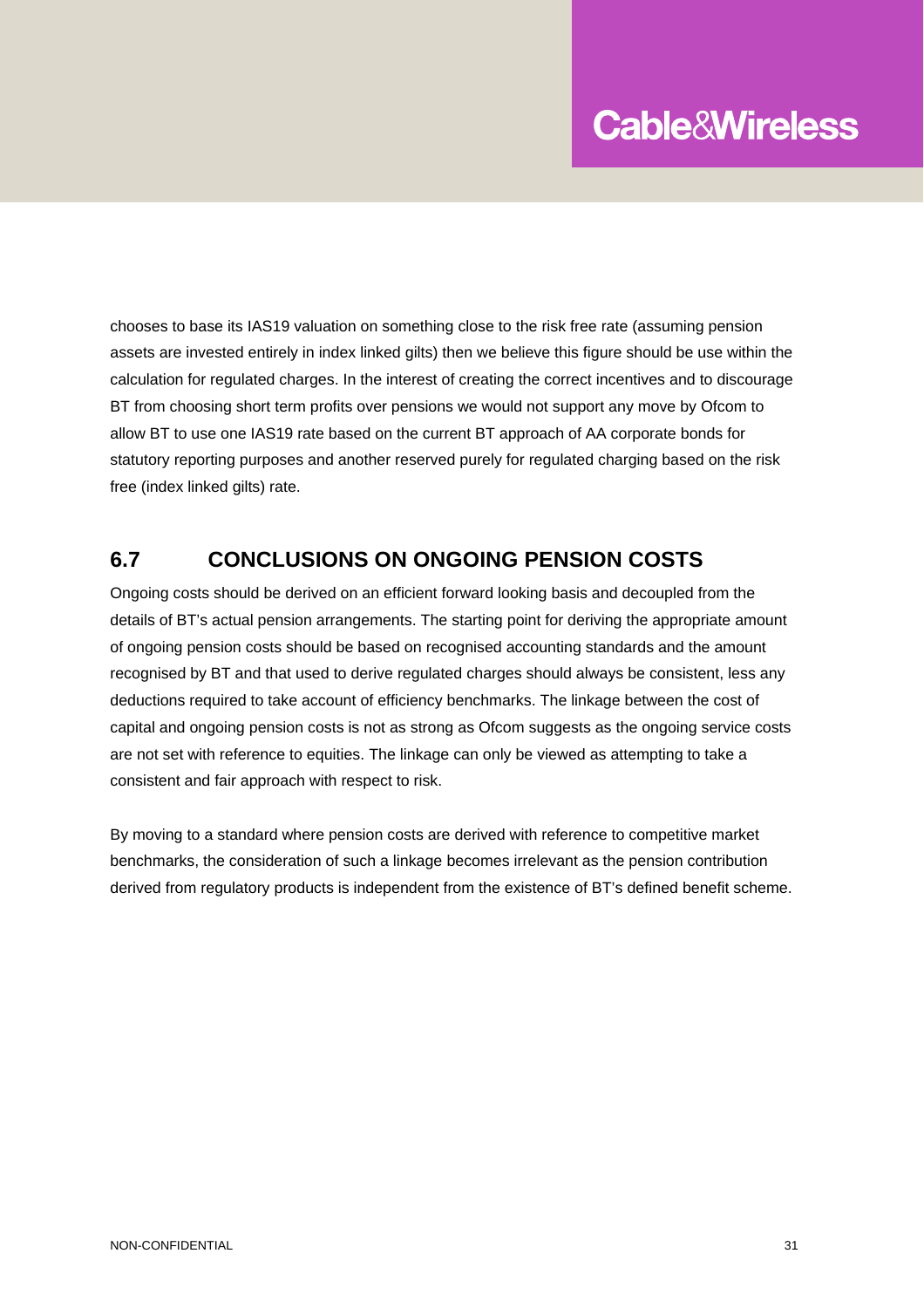## **7 COST OF CAPITAL**

#### **7.1 INTRODUCTION**

It is generally accepted amongst experts that equity betas are increased by pension risk, although there remains considerable debate about the extent of the uplift. If Ofcom continues to calculate BT's allowed cost of capital by reference to its equity beta, it has no option but to form its best estimate of that adjustment.

To assume arbitrarily that the adjustment is zero would be unjustifiable and create a moral hazard. BT would then have an incentive to invest the pension scheme in riskier assets, in the knowledge that shareholders would benefit from the increased return and customers would bear the resulting increase in cost of capital.

Setting the appropriate cost of capital for BT is not an entirely scientific exercise and Ofcom has to assess a range of uncertainties and to exercise judgement in setting key parameters that input into the calculation of the cost of capital. In the exercise to set BT's current cost Ofcom stated that *Ofcom considers that its general approach to cost of capital estimation is indeed one of choosing from the upper end of reasonable estimates of factors determining the regulated cost of capital<sup>20</sup>*, believing it safer from a consumer perspective to opt for too high a cost of capital, rather than one that is too low, considering that the negative impact on consumer welfare from a higher than necessary cost of capital is less than that arising from setting the cost of capital at too low a level.

While we recognise the dangers of setting the allowed cost of capital at too low a level, we believe that by taking the upper end estimate of each parameter and not having considered the impact that BT's DB pension scheme has on its equity beta, the current allowed cost of capital is generously overstated and not in the long term consumer interest.

<sup>&</sup>lt;sup>20</sup> http://www.ofcom.org.uk/consult/condocs/cost\_capital2/statement/final.pdf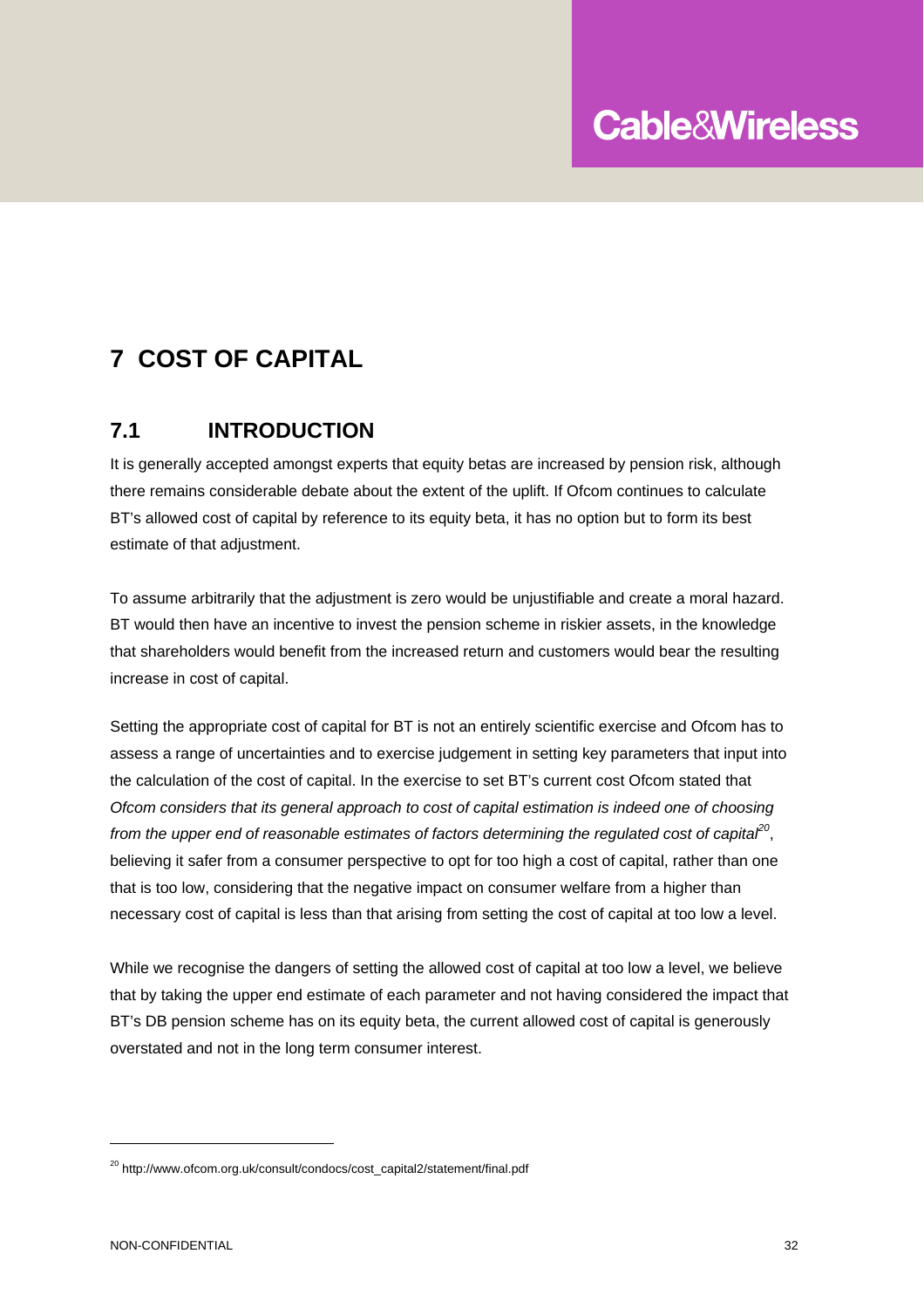### **7.2 BT'S COST OF CAPITAL IS HIGHER THAN THE UTILITIES**

| <b>Industry/Pricing Decision</b>                                                                     |       | <b>Basis of</b>                                         |
|------------------------------------------------------------------------------------------------------|-------|---------------------------------------------------------|
|                                                                                                      | CoC   | <b>Calculation</b>                                      |
| Water: Ofwat Final Determination (2010 -15)                                                          | 5.1%  | Real, post-tax                                          |
|                                                                                                      |       | basis WACC                                              |
| Reference: http://www.ofwat.gov.uk/pricereview/pr09phase3/det_pr09_finalchap5.pdf                    |       | (gross of Vanilla                                       |
|                                                                                                      |       | tax shield)                                             |
| Ofgem Gas 2007: Gas Distribution Price Control                                                       | 4.94% | Pre-tax, real cost<br>of debt and a<br>post-tax cost of |
| Reference: http://www.ofgem.gov.uk/Networks/GasDistr/GDPCR7-                                         |       | equity                                                  |
| 13/Documents1/final%20proposals.pdf                                                                  |       |                                                         |
| Ofgem Electricity: 2004 Distribution Price Control                                                   | 6.9%  | Post-tax real                                           |
| Reference: http://www.ofgem.gov.uk/Networks/ElecDist/PriceCntrls/DPCR4/Documents1/8944-<br>26504.pdf |       |                                                         |
| Postcomm: Royal Mail 2006 - 2010 Price Control                                                       | 8%    | Pre-tax real                                            |
| Reference: http://www.psc.gov.uk/postcomm/live/policy-and-consultations/consultations/price-         |       |                                                         |
| control/Final_proposals_061205.pdf                                                                   |       |                                                         |
| Ofcom (2005) : BT copper access network business                                                     | 10%   | Pre tax nominal                                         |
| Reference: http://www.ofcom.org.uk/consult/condocs/cost_capital2/statement/                          |       |                                                         |
| Ofcom (2005) : the rest of BT                                                                        | 11.4% | Pre tax nominal                                         |
| Reference: http://www.ofcom.org.uk/consult/condocs/cost_capital2/statement/                          |       |                                                         |

As the table above illustrates and even allowing for the differing tax and presentation formats used by other regulators, BT's allowed cost of capital is higher than the utility sector. The gap is more than can be rationally explained (by factors such as increased competition).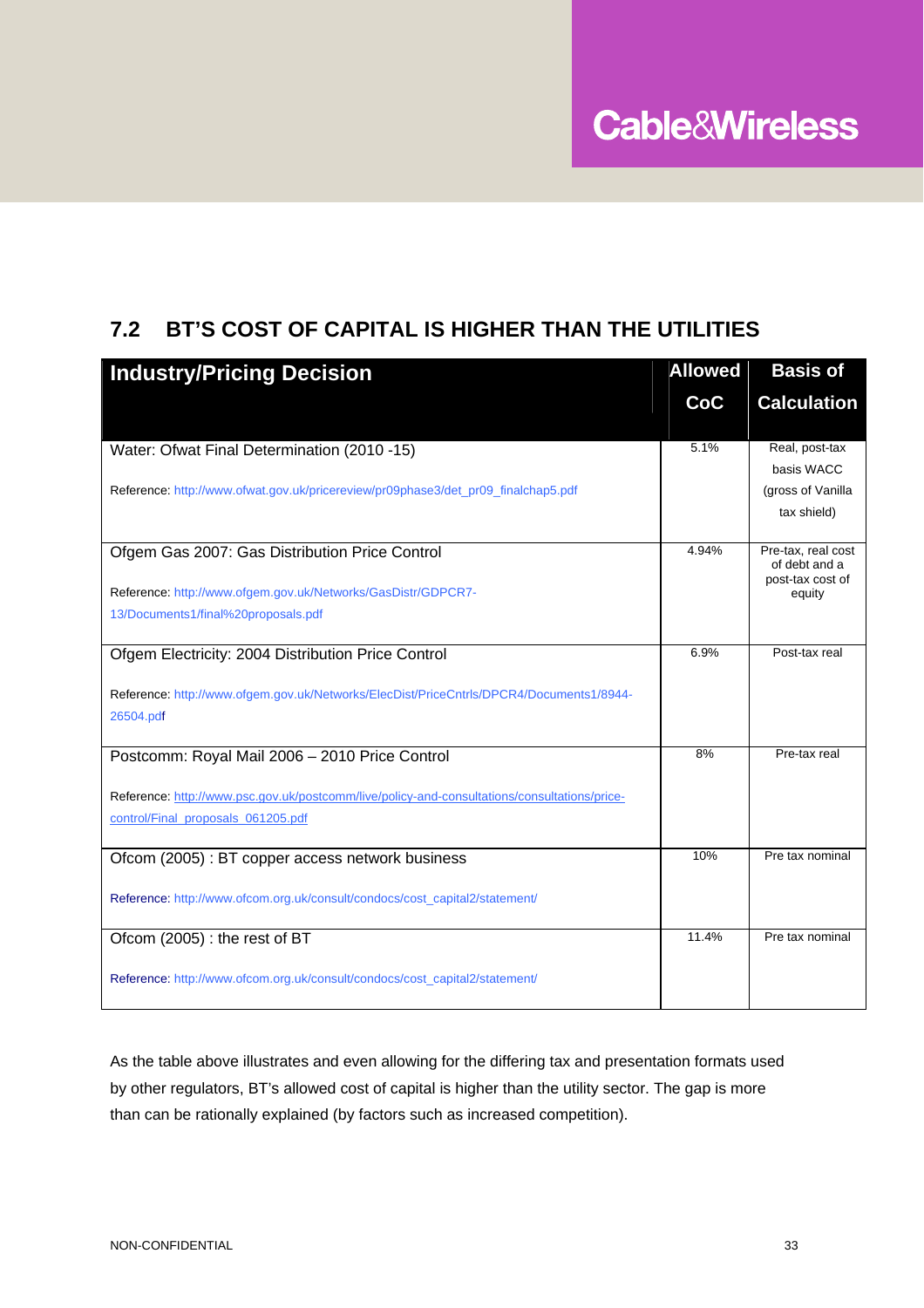#### **7.3 EQUITY RISK IS CONSIDERABLE**

BTPS investment decision and its reliance on equities has added greatly to the risk level associated with the BT scheme, which has in turn had an impact on the share price and the cost of capital available to BT. This was clearly illustrated in February 2010, when ratings agency Standard & Poor's downgrade BT credit rating from triple B to triple B minus, following publication of BT's latest plans to tackle its pension deficit.

There are a range of risk factors which arise as a result of a defined benefit scheme, such as longevity and investment return and Ofcom should take the time to understand how each of these factors affects BT's cost of capital. Determining BT's equity risk is a material factor in determining the overall cost of capital.

## **7.4 CONSIDERATION OF ANTICIPATED COST OF CAPITAL OVER–RECOVERY**

Ofcom also needs to be mindful that as a result of BT's allowed cost of capital not having ever been adjusted for pension risk, BT is likely to have considerably over recovered since the first regulatory charges were set in the 1980s. Although difficult to calculate, the extent of this over recovery is likely to be considerable. Even if BT's cost of capital was only overstated by a modest amount it would be a material sum. On grounds of consistency Ofcom should take this past overpayment into consideration when considering its policy options around pension costs.

#### **7.5 RECOMMENDATIONS ON COST OF CAPITAL**

Ian Cooper, in his report for Ofcom states 'I do find that the direction of the [beta] adjustment is probably downwards, but its size is indeterminate.<sup>' 21</sup> This conclusion points to the need for Ofcom to conduct further work in this area in order to make the appropriate adjustment. In the second consultation we would hope Ofcom's thinking will have progressed on this issue and that steps will have been taken towards understanding what level of downward adjustment is appropriate.

<sup>&</sup>lt;sup>21</sup> Cooper Report page 3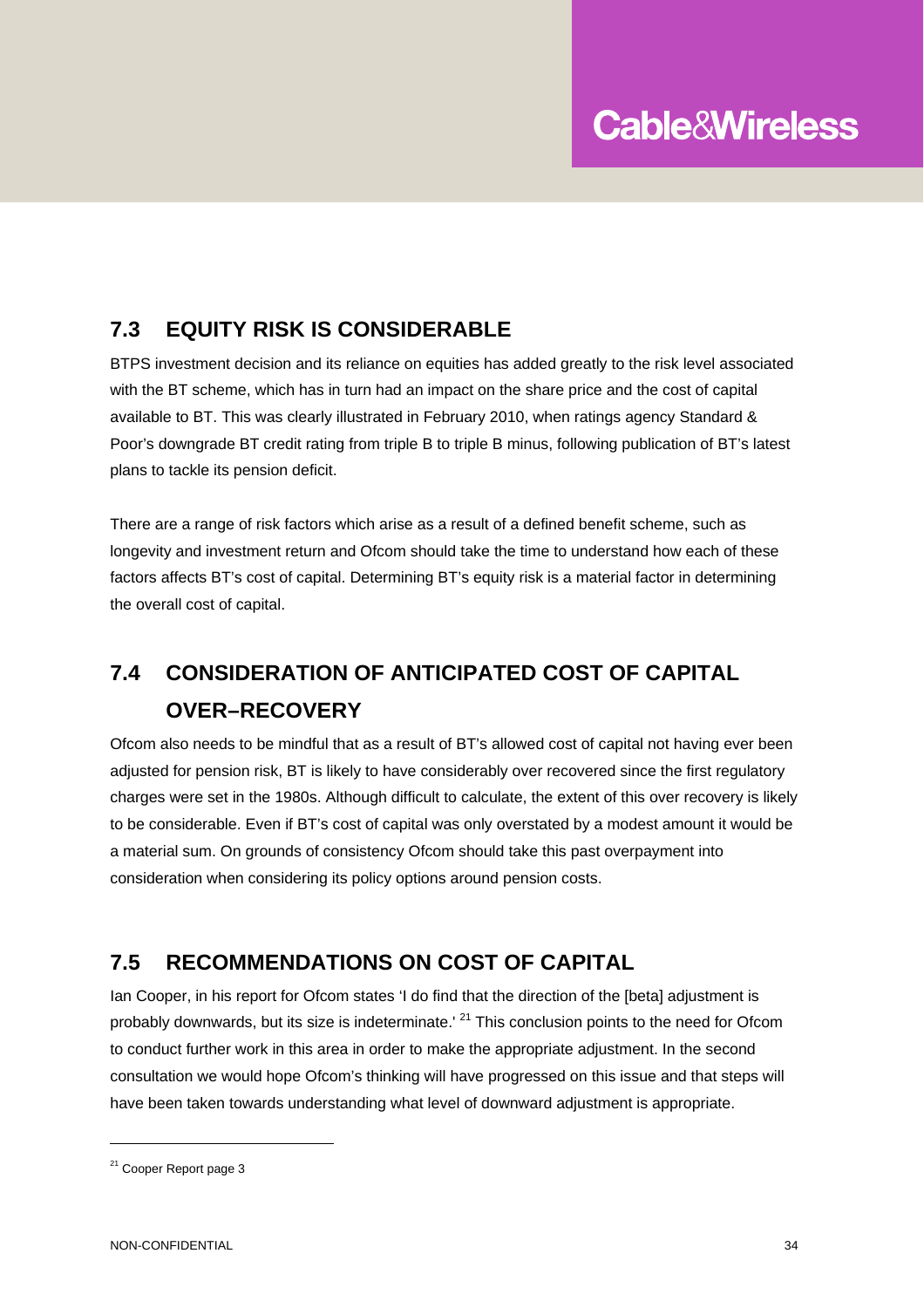All the anecdotal evidence points to the fact that this is a major issue, with a large proportion of equity analyst time taken up on the pension issue and the level of BT's cost of capital being higher than the utility sector. Ofcom should use its discretion and set a cost of capital based on the best information available using independent consultants to inform their decision.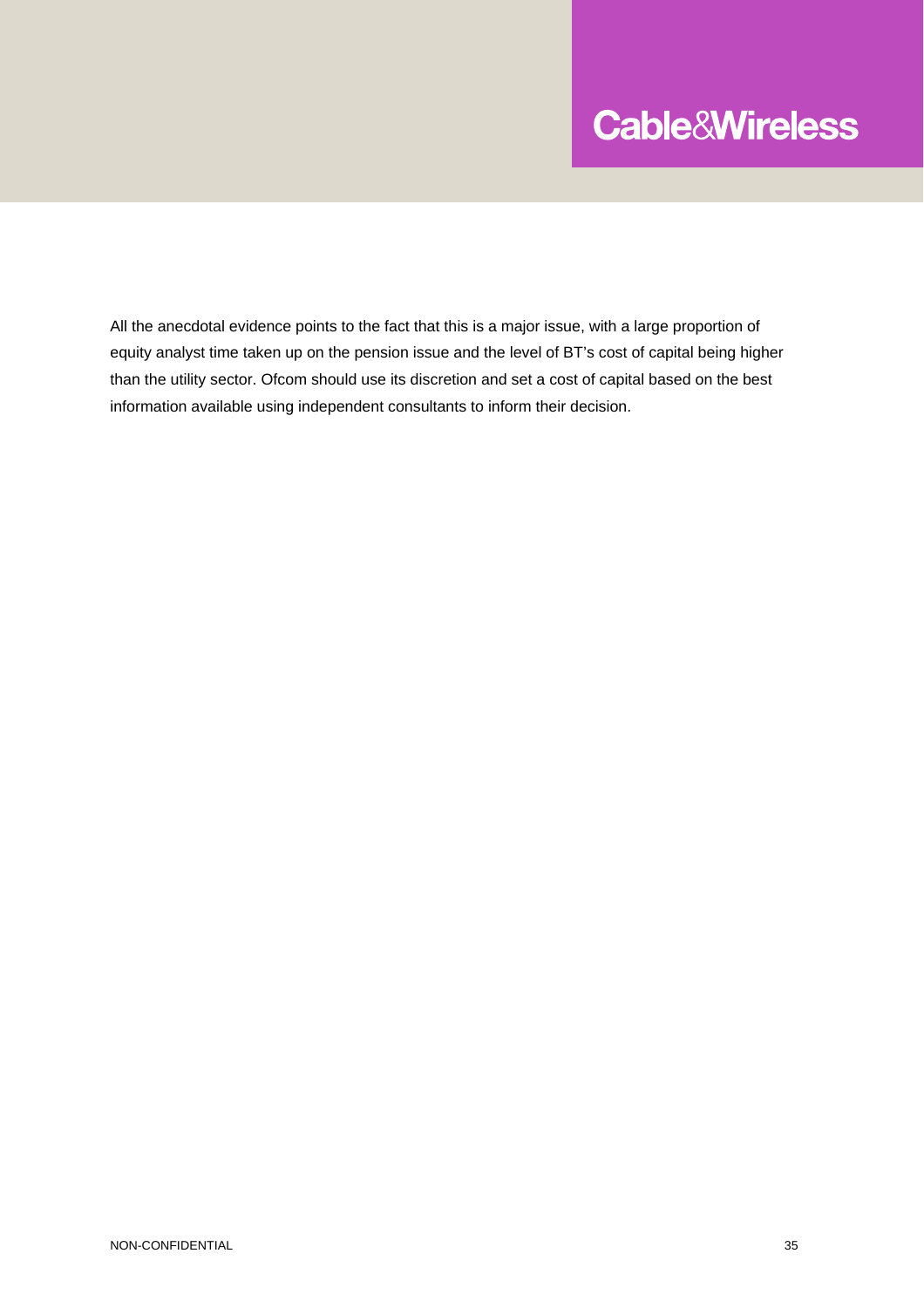### **8 CONCLUSION**

Ofcom's initial Pensions Review consultation covers a range of very important issues which have significant financial implications for BT, other communications provides and, most importantly, end consumers.

Having reviewed all of the evidence available we do consider that the time is now right for a change in the way pension costs are allocated to regulatory charges in the future. The current mechanism doesn't encourage efficient behaviour and offers BT a veil of protection that shields it from the commercial realities of a competitive market. A new funding methodology is required; one which focuses on efficiently incurred forward looking costs, and avoids the current approach of simply taking a cost snap shot of a business that is below the curve on efficiency.

There is no sound basis for a deficit repair surcharge to be applied. BT's deficit is BT's problem to solve and Ofcom has no duty to finance BT's operations. Despite all its troubles BT is still a highly profitable company and the deficit, although large, remains manageable and a quantifiable risk to BT shareholders. This consultation has served a useful purpose, bringing many of the facts of BT's pension deficit to light and also exposing many of the myths around it. BT has never been an innocent victim in a wider defined benefit pension crisis; it has knowingly and calculatingly taken a series of decision that have culminated in its current deficit. If those decisions had led to a large surplus, there would be no questions of BT's customers sharing the benefit through reduced regulatory charges.

This consultation has highlighted the inappropriateness of BT's allowed cost of capital. The subject matter is complex and a degree of judgement is ultimately required, however remaining with the status quo is not an option. We look to the second phase of this consultation to bottom out the issue of cost of capital, taking the first steps towards understanding the extent of the adjustment required in order to bring BT's allowed WACC to a credible level in recognition of the addition volatility exerted by the defined benefit scheme.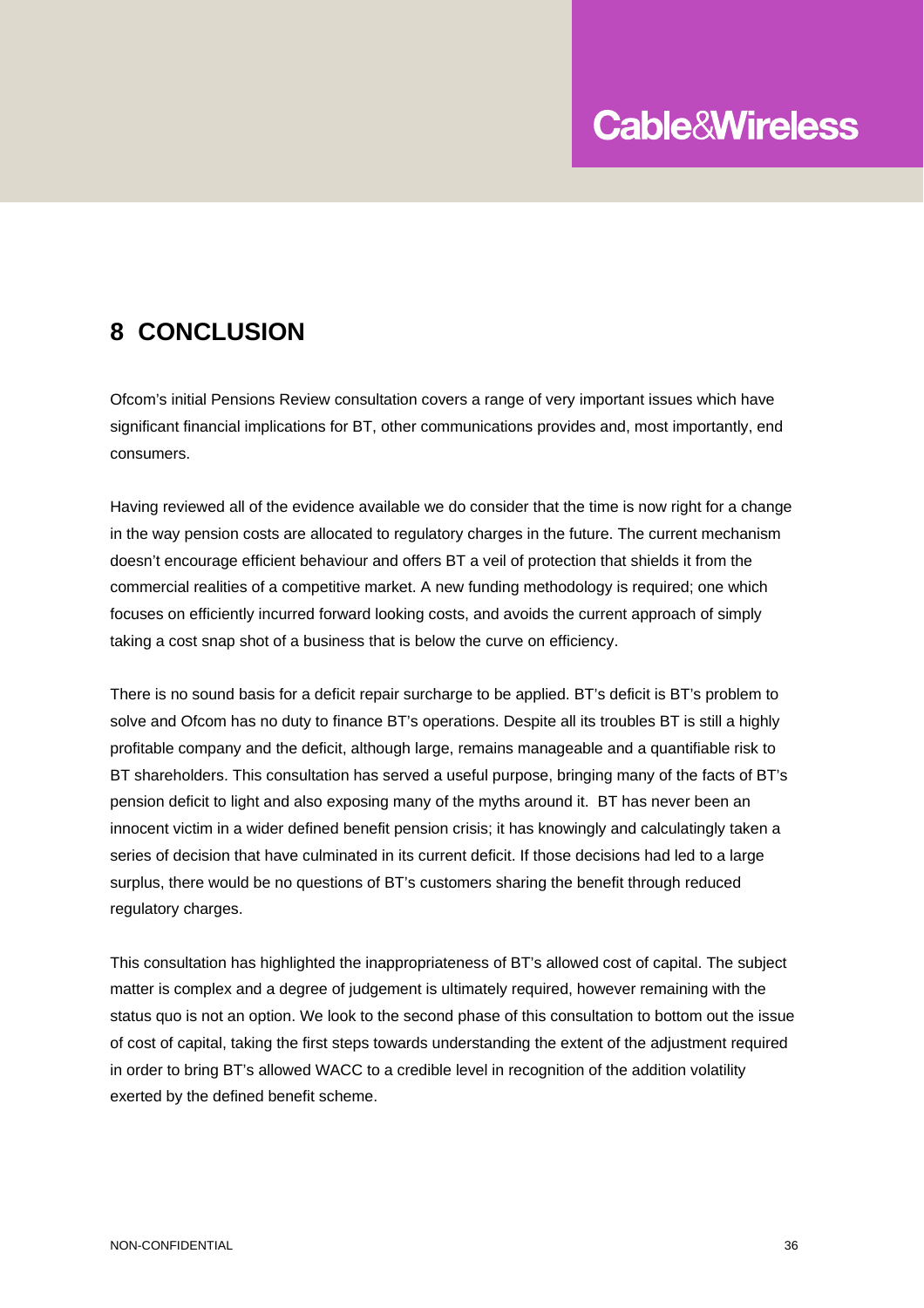## **9 ANSWERS TO OFCOM'S QUESTIONS**

*Question 2.1 - Do you agree with the stated scope of the review? If not, please provide your reasons.* 

**A 2.1:** No. We believe Ofcom should have included the issue of efficiency, as it impacts on pensions costs, within the scope of the consultation. We don't believe Ofcom should just accept the fact that BT is able to recharge defined benefits schemes costs to through regulatory charges without reference to an efficiency benchmark. Work is required to benchmark efficient pension costs. The investment performance of BT's scheme is also relevant and Ofcom should have looked at the scheme's performance in the context of its particular liabilities.

**Question 2.2** *- Do you agree with the proposed objectives for this review? If not, please provide your reasons.* 

**A 2.2:** We share Ofcom's objective of producing a clear policy statement on the treatment of pension costs.

**Question 2.3** *– Do you have any comments which you think are relevant to our equality impact assessment?* 

**A 2.3**: No.

**Question 3.1** *–Do you consider that the general issues facing all UK defined benefit schemes are relevant for Ofcom's treatment of BT's pension costs?* 

**A 3.1:** Ofcom need to understand the workings and implications of defined benefit schemes in order to help set the context for the consultation. This understanding should not be extended to justify the acceptance of such schemes costs within regulatory charges. Ofcom needs to also understand what other pension arrangements are offered within the UK communications industry.

**Question 3.2** *- Are there any other issues affecting UK defined benefit pension schemes that are relevant to this consultation?* 

**A 3.2:** No.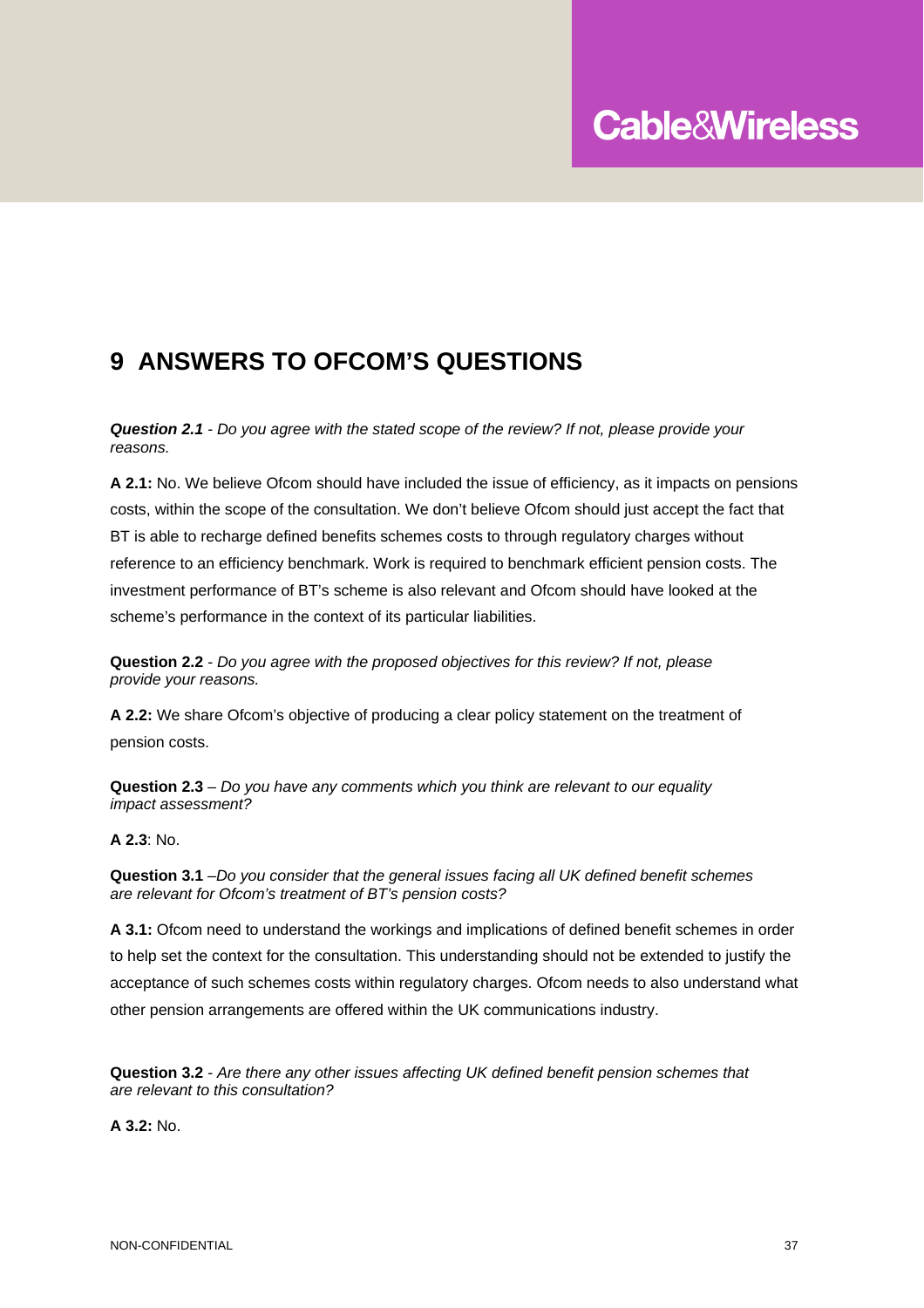**Question 4.1** *– Are there any other issues, relating to accounting for pensions, which are appropriate for us to consider in this consultation?* 

**A4.1:** Yes. Ofcom need to understand the Inland Revenue's actual view of BT's pension scheme during the period of BT's pension contribution holidays. It remains unclear if the BTPS was ever actually in surplus based on the Inland Revenues classification. Please see the main body of our response for further details

**Question 5.1** *- To what extent should our assessment of BT's pension scheme to date inform our final decisions for the future treatment?* 

**A5.1:** BT's past conduct towards its pension scheme is a key consideration on the question of deficit repair. Ofcom can't ignore BT's past funding and investment decisions. Likewise other factors (such as ELA) that have placed strain on the scheme need to be taken into account.

*Question 5.2 – Are there any other facts relating to BT's defined benefit scheme which are relevant to this consultation?* 

**A5.2:** Yes, there are a number of relevant factors which have not been picked in the consultation. Likewise a number of points of clarity are required. Please see the main body of our response and the accompanying John Ralfe Consulting Report for details.

*Question 6.1 - Do you think any of the decisions made by the other regulators, discussed above, are relevant to our treatment of BT's pension scheme? If so, which decisions and what are the reasons for this?* 

**A6.1:** It is appropriate that Ofcom looks into the decisions of other UK regulators, taking the time to understand the justification for each of their decisions and any key difference between industries and regulatory frameworks.

**Question 7.1** *– Do you agree that a large defined benefit scheme may distort a company's cost of capital, as set out in paragraph 7.8?* 

**A 7.1:** Yes, there is clear research to the support the view that a defined benefit scheme can have a distorting effect on a company's cost of capital. Please see the main body of this response for a more detailed explanation of our thinking.

**Question 7.2** *– Do you have any comments on how material the impact of a DB pension fund on the cost of capital would be?*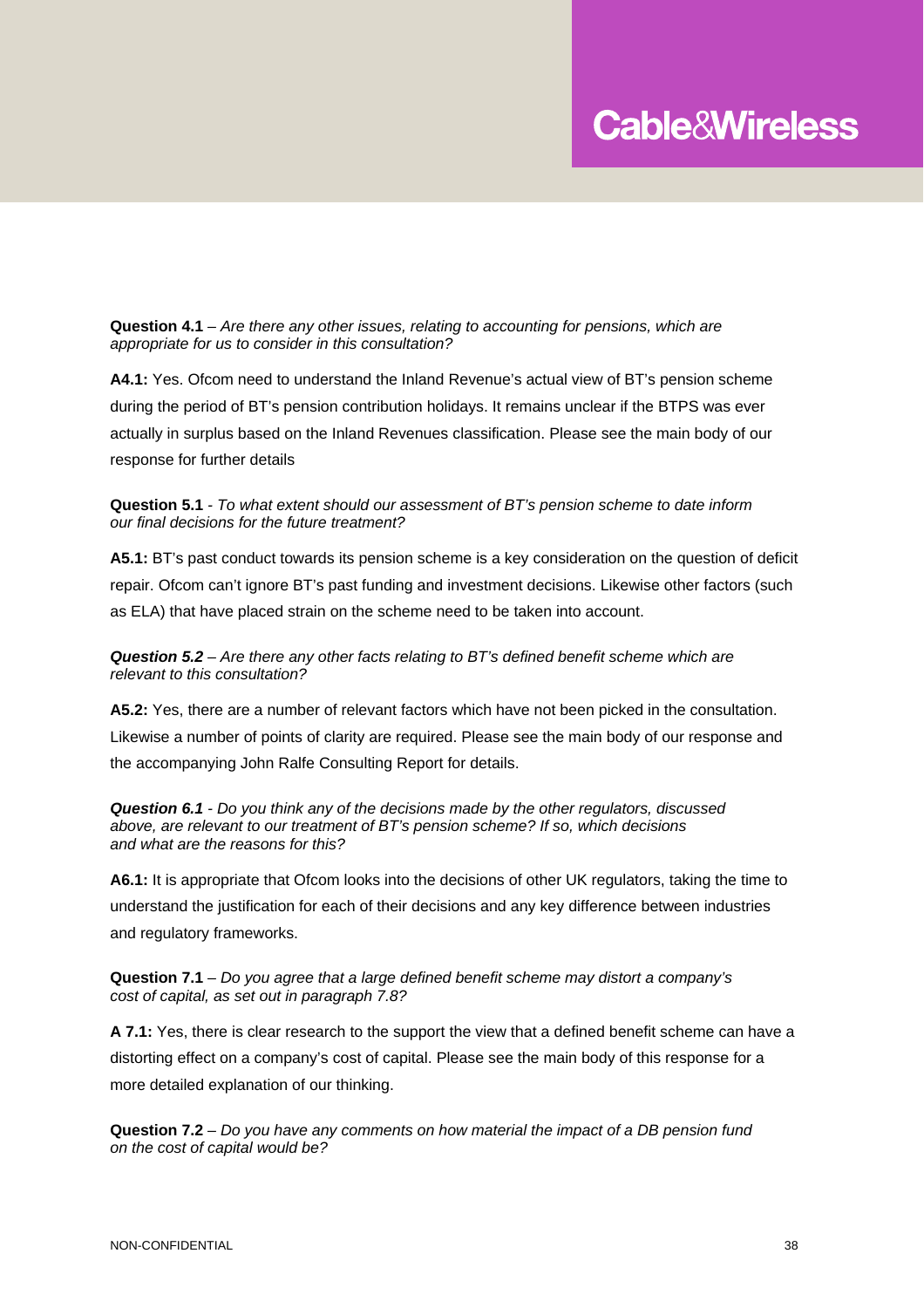**A7.2:** Anecdotal evidence would support the view that a material adjustment to BT's cost of capital is required (evidence by BT's materially higher CoC and the amount of Equity Analysts time spent pondering the BT pension issue).

**Question 7.3** *– Do you have any comments on how accurately the impact of a DB pension fund on the cost of capital can be measured?* 

**A7.3:** Further research is required in this area. It would be unjustifiable to remain with the status quo. Please see the main body of this response for further details.

**Question 8.1** *– Does the '6 principles' framework provide a suitable framework for assessing alternative options for the treatment of pension costs?* 

**A8.1:** Yes, with emphasis being on cost causation, distribution of benefits and efficiently incurred costs. Please see the main body of this response for a more detailed consideration of this issue.

**Question 8.2** *– To what extent should we consider the effect of previous regulatory decisions when assessing the various options?* 

**A8.2:** Ofcom need to consider past regulatory decisions when evaluating the options available. The status quo is well understood, to ignore it would not provide the frame of reference required to make an informed decision.

**Question 8.3** *– Our framework does not currently provide for assessment of the impact on BT. How far, if at all, should our assessment framework take specific account of the impact on BT's financial position, both in the short and long-term?* 

**A8.3:** We do not believe the financial position of BT Group is a relevant factor. Ofcom's concern should be focused on consumer benefit and fostering long term competition without favour to one stakeholder.

**Question 8.5** *– To what extent should Ofcom take into consideration BT's future investment plans when considering the impact of the options?* 

**A8.5:** BT's future network investment plans are irrelevant and should be outside the scope of this consultation. If Ofcom were to take such factors into consideration it would also have to conduct an assessment of the impact on BT's competitors and consumers.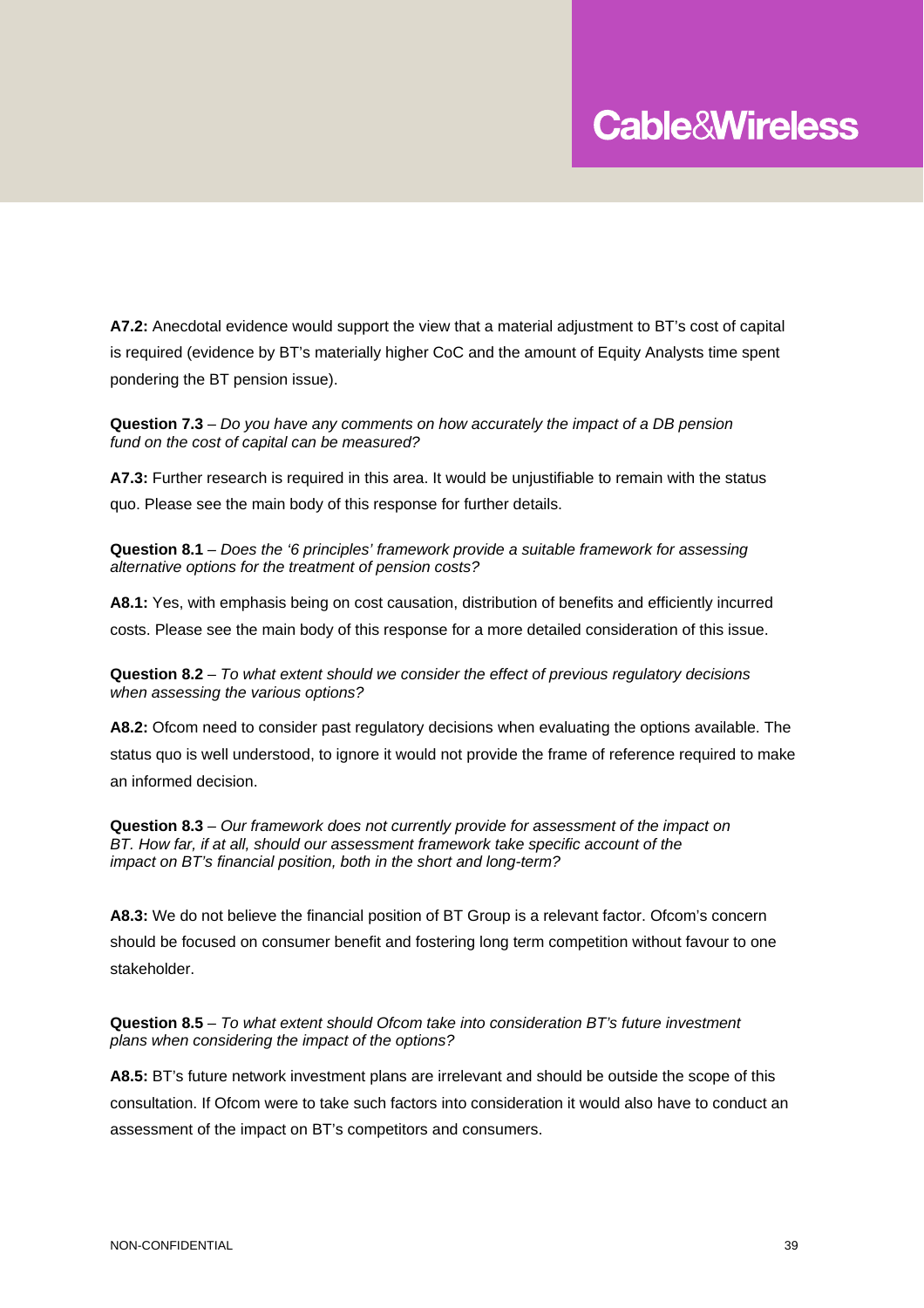**Question 8.4** – *Do you have any comments on what you consider to be Ofcom's overriding policy objective in this review?* 

**A8.4:** Ofcom need to consider the community framework and its recommendations to base regulatory charging on efficient forward looking costs to promote sound investment and consumer benefit through competition. Recharging inefficient costs within future price controls must be an overriding concern.

**Question 9.1 –** *Do you think that Ofcom's current approach, to disallow deficit repair payments when making regulatory decisions, remains appropriate? If you think deficit repair payments should be allowed in part or in full, please provide evidence to support your answer.* 

**A9.1:** Yes. A deficit repair surcharge on consumers and BT's customers would be unjust, inefficient and harm the UK's competitive position. It would create incorrect incentives and bias Ofcom's policy towards one supplier. Please see the main body of our response for a detailed assessment of the issues involved.

**Question 9.2 –** *Do you agree with Ofcom's initial comments in applying the above principles?* 

**A 9.2:** For the most part we agree with Ofcom's application of the principles. Please see the main body of our response for a full consideration.

**Question 9.3 -** *Do you think the accounting charge remains an appropriate measure of the ongoing pension cost incurred in the year? Please provide explanations to support your answer.* 

**A9.3:** Our preference is for efficient benchmark costs to be used (taking into consideration labour cost including pension benefits), decoupled for the detail of BT's scheme resulting in regulatory charges being free from inefficient costs and making it clear than any benefits rewarded above this level are funded by BT Shareholders, thus greatly improving the efficiency incentives on BT.

To the extent that a pensions figure is used (for example within a benchmarked cost model) we believe it should be the figure used in the statutory accounts should be the starting point. Please see the main body of this response for a more detailed explanation.